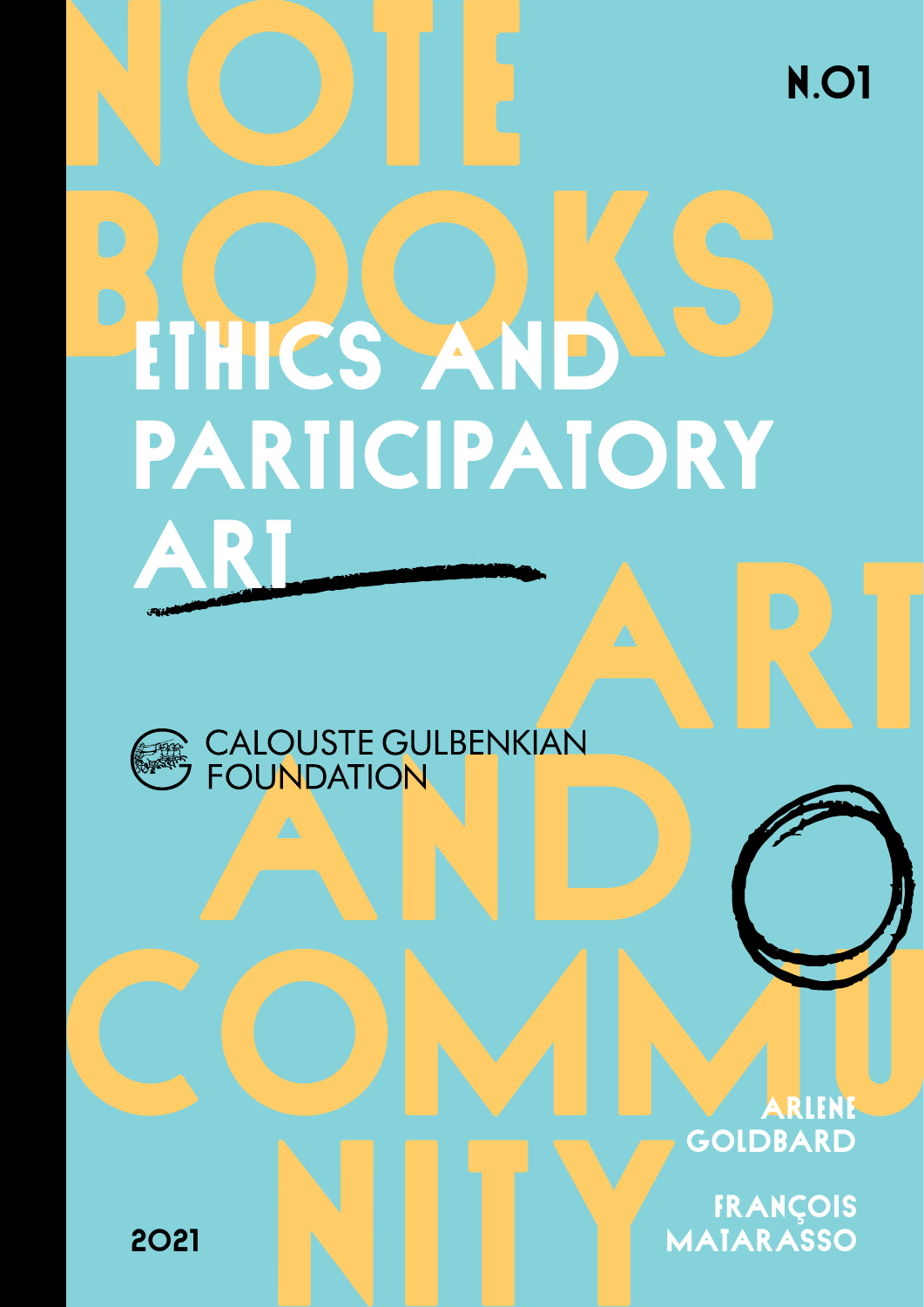

# Foreword

This pamphlet grew from an invitation to host a workshop on ethics and participatory art for people leading projects in the Calouste Gulbenkian Foundation's PARTIS programme. This is a topic on which we have both worked extensively, on either side of the Atlantic Ocean, and we have used the period of the COVID-19 pandemic to host some online sessions on this subject. The PARTIS workshop took place on 29 January 2021, with almost 100 participants connecting on Zoom, including from projects supported by Gulbenkian Foundation and "la Caixa" Foundation both in Portugal and in Spain.

The Gulbenkian Foundation had indicated its wish to publish a paper on the subject following the workshop, but that was not a simple request. The ethics of participatory art is a huge subject, philosophically and practically complex. It would take a book to treat the subject properly: even if there were time and resources enough, neither of us has the leisure to take that on now. So this pamphlet is a placeholder, intended to remind artists working for social change of the importance of ethics in their work, and the need to research, to think and perhaps most of all to talk about the challenges involved.

We have offered three doorways into that rich and rewarding world. First is an introductory reflection from François: his book on participatory art, published in 2019 by the Gulbenkian Foundation in English and Portuguese editions, also contains a chapter on ethics. The second part is a dialogue between François and Arlene, edited from the transcript of the 29 January PARTIS workshop; we hope it will act as an aide-mémoire for those who were present, and a taster for new readers. The third part is a note by Arlene that accompanies the workshops on ethics and participatory art that she has run for a number of years in the United States.

We have not tried to cover all the ground in this short pamphlet, which has been produced quickly after the workshop. Nor have we tried to avoid all contradictions: we agree about many things, but there are places where we have different analyses and priorities. The non-authoritative nature of these texts is a conscious expression of the contingent nature of all discussion of ethics in participatory art. Where we offer answers, they should be tested for appropriateness in your own circumstances. Even if we believe we are right about something, that doesn't make it so. Our principal aim here is to offer good questions that will encourage readers to do their own thinking.

Arlene Goldbard and François Matarasso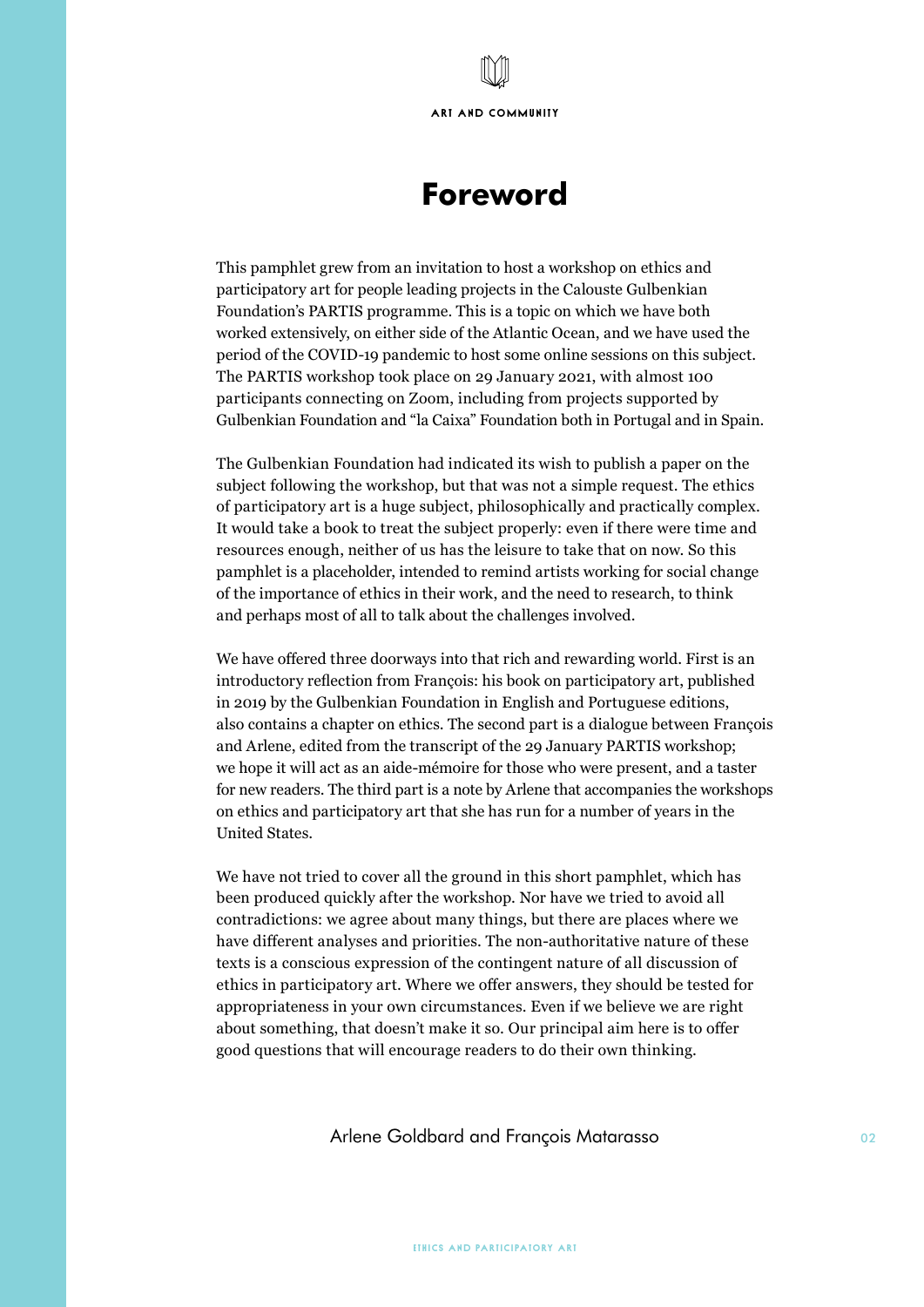





| <b>A Preliminary Reflection on Art,</b><br><b>Social Change and Ethics</b> |
|----------------------------------------------------------------------------|
| <b>Ethical Principles</b>                                                  |
| Our approach to ethics                                                     |
| Bringing different community groups together                               |
| Paying participants                                                        |
| Ethics of knowledge production                                             |
| The unity of ethics and aesthetics                                         |
| Pandemic challenges                                                        |
| <b>Values and Ethics</b><br>of Participatory Arts Practice                 |
| Five things to remember about ethical challenges                           |
|                                                                            |
| Self-knowledge: who are you and what do you want?                          |
| What are your values and commitments?                                      |
| Spotting ethical challenges                                                |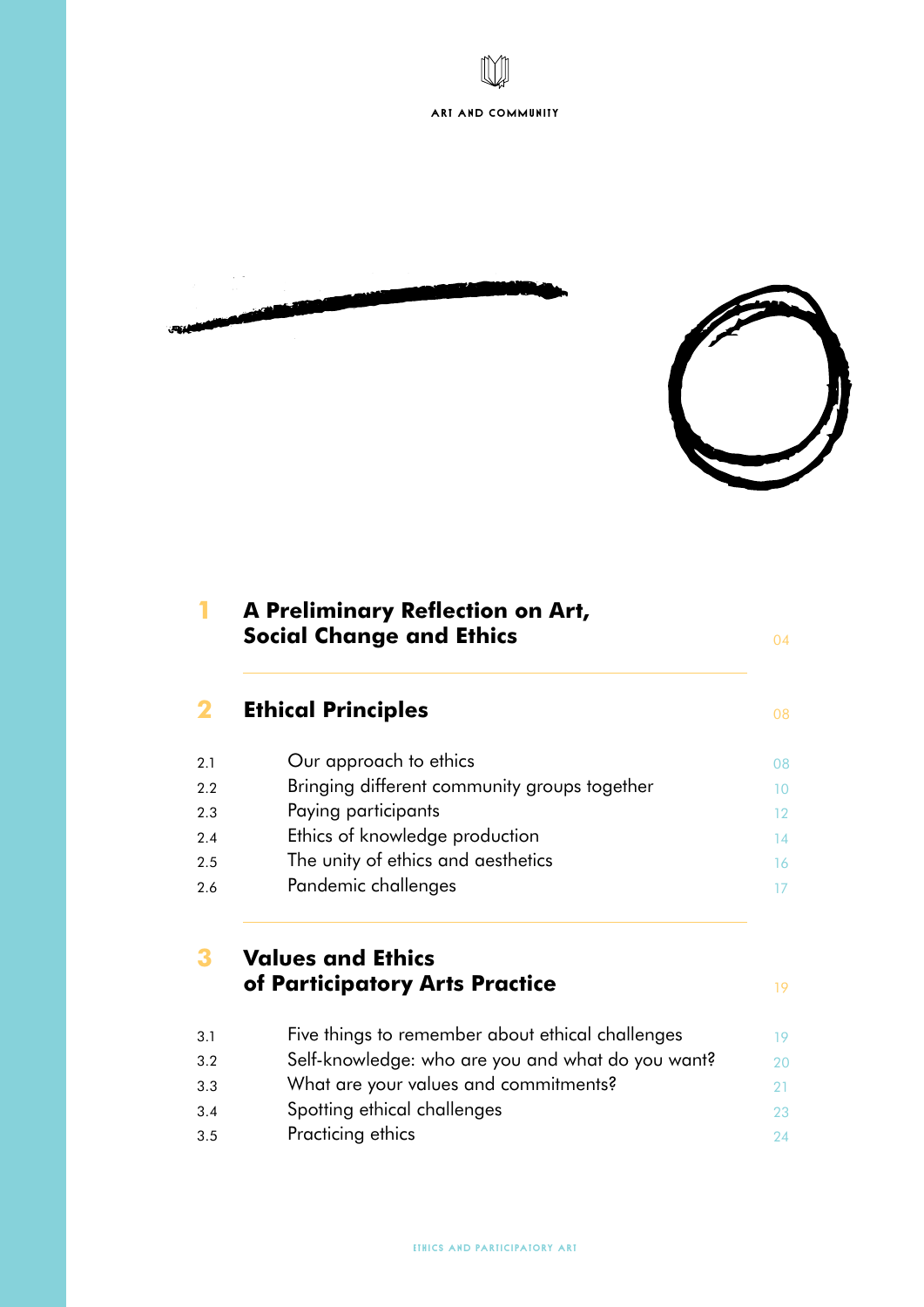

# 1

—

# A Preliminary Reflection on Art, Social Change and Ethics

François Matarasso

In 2013, when it created the PARTIS programme, the Calouste Gulbenkian Foundation could not have known that it would be inspire so much valuable new work. Although it has a long history in Portugal, with pioneers such as Chapitô and ACERT, participatory art was still a marginal field. Its creative innovation, evident in the work of a younger generation of Portuguese artists, inspired more questions than enthusiasm from the established art world. What were the intentions of participatory art? Was it merely a way to create new access to culture, or did it somehow threaten existing norms and values? How could the work of non-professional artists be assessed, or even interpreted? And, most obviously perhaps, was this art or social work?

With the third edition of the programme running and a fourth one starting (this last one in partnership with "la Caixa" Foundation), the answers are becoming clearer. As in any such programme, and especially one that breaks new ground like PARTIS, progress has been varied: not every project has achieved all it hoped. But the overall standard has been high, and many grants have led to work that is exceptional in national and even European terms. The best projects have begun to provide answers to those questions and above all to address any lingering uncertainty about whether this is art or social work. It is both.

The title of the programme — an acronym of Artistic Practices for Social Inclusion — was always clear. PARTIS is about social change, addressing inequality and injustice by reducing social exclusion. But that does not mean that it has no artistic ambition or value. On the contrary, the programme — like the theory of community art itself — stands on the idea that social change comes *through* artistic achievement. The two are inseparable and mutually supportive. So, for example, the personal growth that young offenders experience through their work with Movimento de Expressão Fotográfica, like the new understanding that audiences gain when the photographs are exhibited, depend on the artistic qualities of the process *and* the result.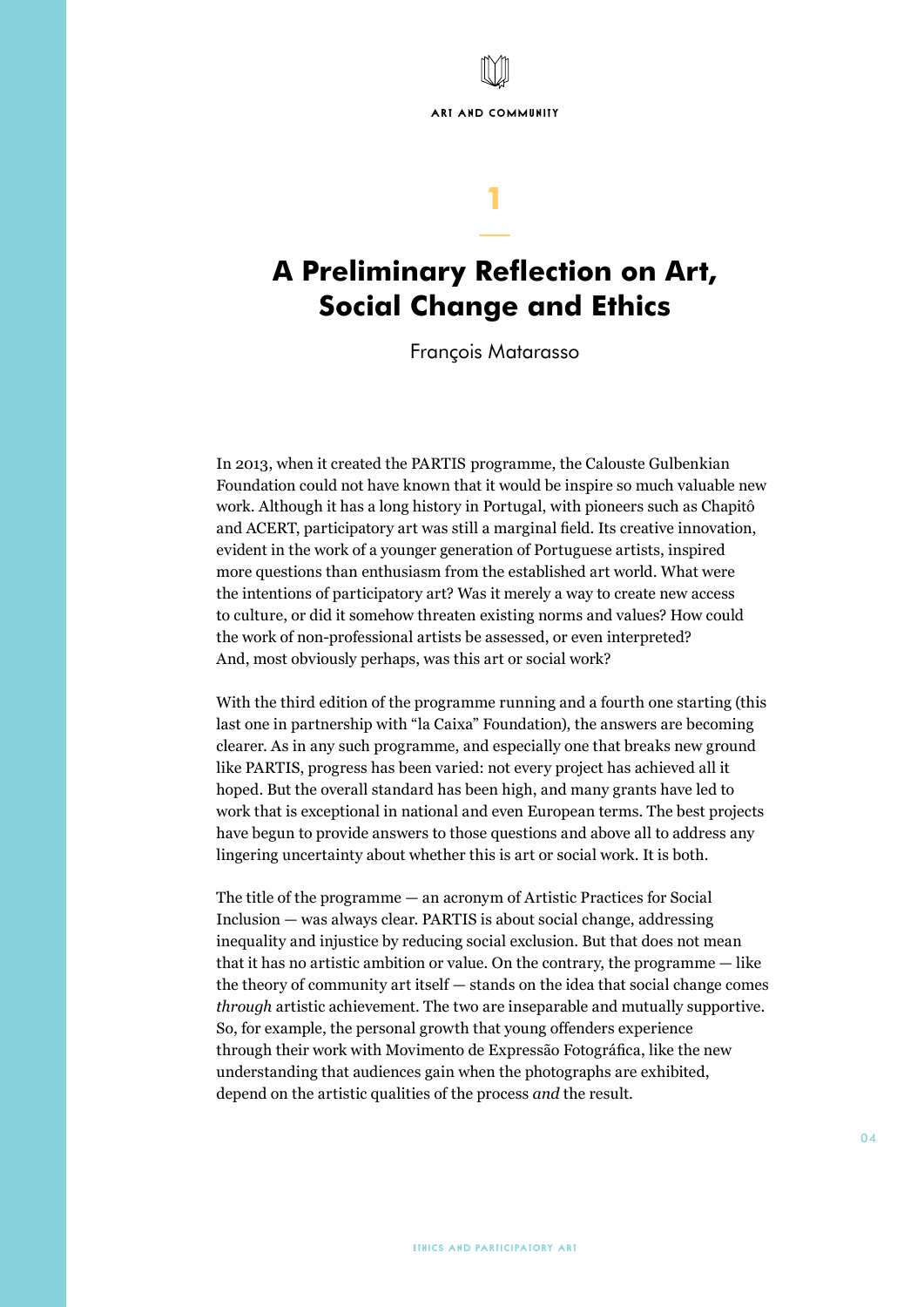Art is a powerful human invention. In its interpretations of reality, its communication of ideas, its capacity to inspire strong emotion and so to influence hearts and minds, it changes how we see the world and therefore how we act in it. That is why philosophers, from Aristotle to Kant and beyond, have accorded it so much attention, and why the powerful — aristocracy, church, party and corporation — have sought to control it. Attention and control may be couched in intellectual, ideological or didactic language, but no discourse around art and society can avoid ethics — the moral principles that guide human action. There has always been an implicit recognition that art raises ethical questions: the pretence that it does not is rarely more than an attempt to protect vested interests behind a mask of neutrality.

Those questions become much sharper though when social change is the stated purpose of artistic creation, as it is for PARTIS. Existing issues of interpretation, access and control are made more complex by questions of social good and individual autonomy. People who see in artistic co-creation a route to social change are unavoidably drawn into vital ethical questions. These range from the highly philosophical, such as what is a social good, to the very practical, like the question of who is paid to make participatory art, when and why – a question which is considered in the next section of this pamphlet.

The power of art to create meaning by narrating and interpreting human experience is at the heart of this, and community artists have always sought, to a greater or lesser degree, to bring that creative power into the hands of all, with the aim of supporting the emergence of more just and egalitarian human societies. This is part of what cultural democracy has meant, since the term came into wide use in the early 1970s – an end to the dominance of aristocracy, church, party and corporation in the definition of artistic value.

But ethical questions are also inseparable from the uneven distribution of power within participatory art. If that is understood  $-$  as I have argued elsewhere<sup>1</sup>  $$ to mean the creation of art by professional and non-professional artists, then such inequalities are built into the practice. Professional artists do not only have more knowledge of art; they often have other educational, social and economic advantages too. Add to that the fact that they are often the instigators of a project whose purpose, financing, process and outcomes they have determined, and the imbalance in power between them and the non-professionals they invite to participate is obvious and, from a certain perspective, overwhelming. Only a commitment to ethical thinking, debate and resolution can guide how that power is used, shared and even transferred through the co-creation process.

Many, perhaps most participatory arts projects are based on a stated aim to benefit a particular group of people, even to improve their lives. The people promoting such projects have good intentions, no doubt, but most do not often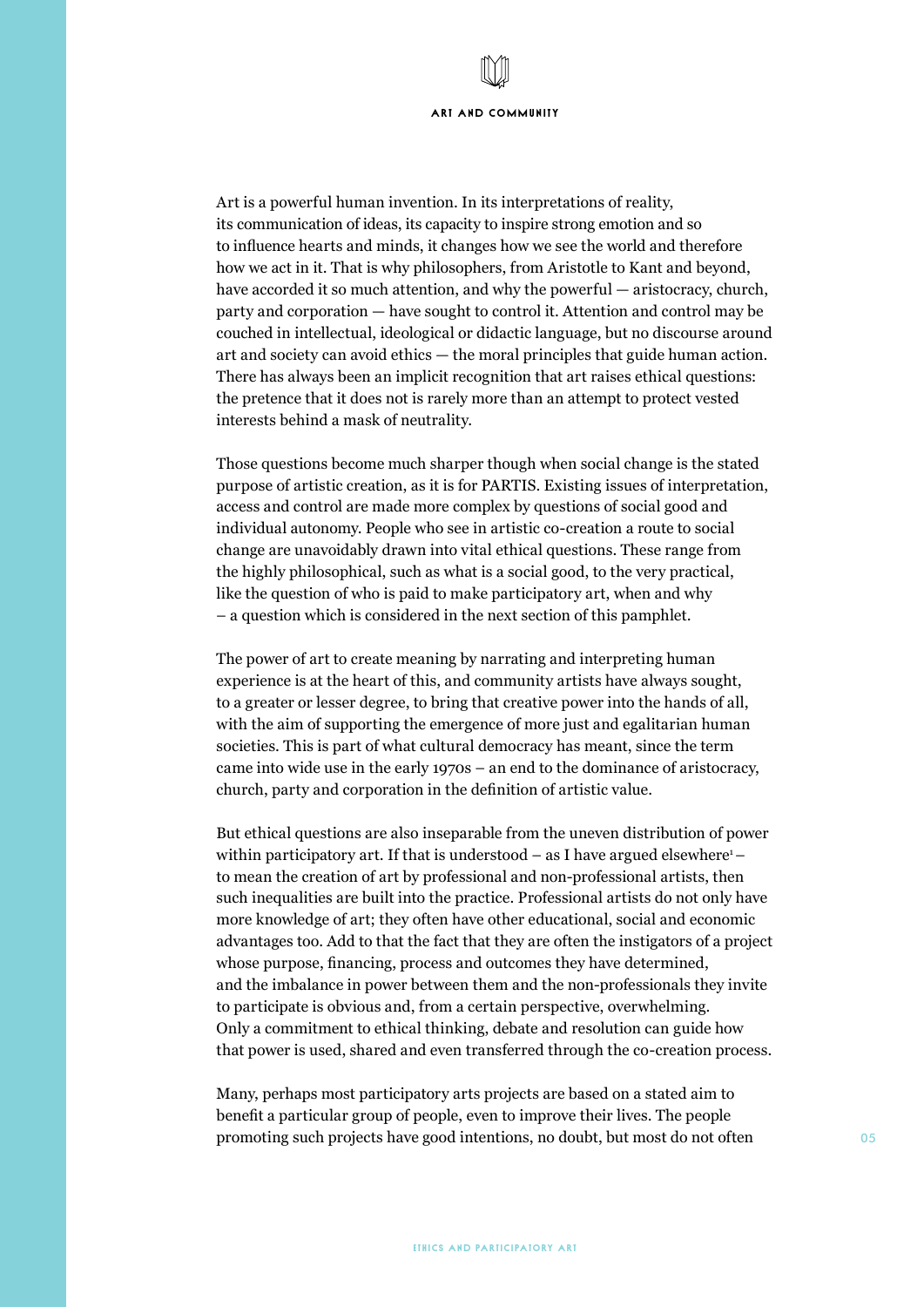

ask themselves the question that has preoccupied me through decades of work as a community artist: what right does one person have to try to change another? That question becomes even more difficult when participants whom I have often seen described in proposals as the 'target' audience or community — are unaware of the change that this music or theatre project is supposed to have on them. Good intentions cannot change the nature of such manipulative processes.

The answer is not to withhold the developmental possibilities of art. In French law, it is an offence not to come to the assistance of a person in danger. Though that applies in extreme circumstances, the obligation arises from a principle of social solidarity that could equally apply to people experiencing social exclusion, including those involved in PARTIS projects. The only solution in these morally and politically dangerous territories is to acknowledge and understand their importance and to co-create resolutions that can be accepted by everyone involved. It is for this reason that I insist that working with ethics is integral to participatory and community art. To deny that, in my view, is to oppose everything this work stands for.

It was such questions that led me, 25 years ago, to publish some basic ethical principles to underpin artistic interventions with a social purpose. They were:

> Projects intended to produce social benefits should address stated needs or aspirations.

—

—

—

—

—

It is unethical to seek to produce change without the informed consent of those involved.

The needs and aspirations of individuals or communities are best identified by them, often in partnership with others, such as local authorities, public agencies and arts bodies.

Partnership requires the agreement of common objectives and commitments (though not all goals need be shared by all partners).

Those who have identified a goal are best placed to ascertain when it has been met.

An arts project may not be the most appropriate means of achieving a given goal<sup>2</sup>.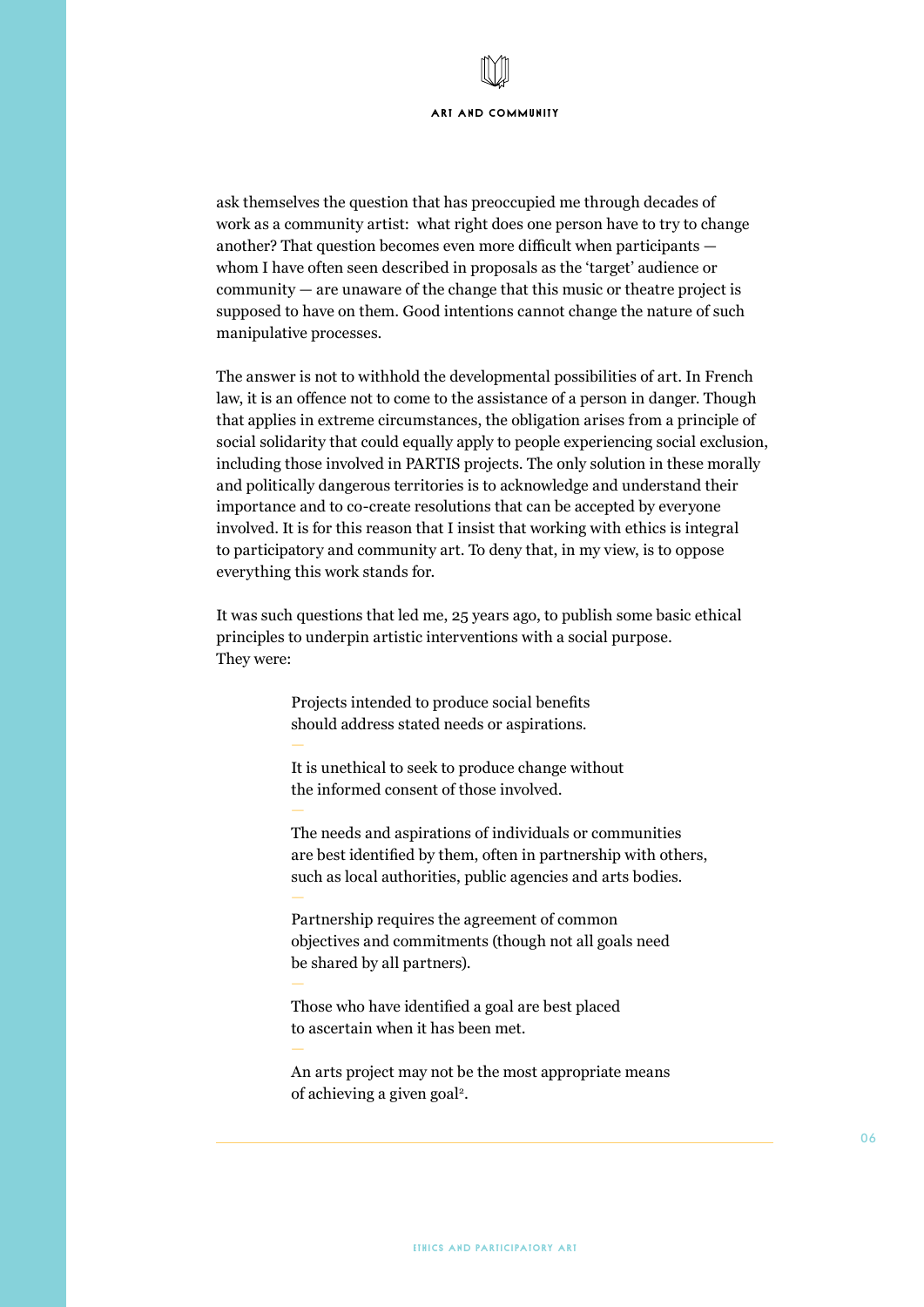

Today, although these statements strike me as limited and, in at least one respect, naïve, I stand by the core principles they seek to defend. They seem very applicable to a programme such as PARTIS. They might be a foundation on which to build the more detailed ideas set out by Arlene Goldbard's thinking in the third part of this pamphlet.

There are few easy answers to these questions, which are inseparable from the context of specific situations. Law, culture and social values, economics, education and resources, personal beliefs and values — all have something to contribute to navigating the ethical dilemmas of participatory art. But what some might see as tiresome and irrelevant, like undergrowth to be cleared before crops can be planted, I consider integral to participatory art. It is in identifying these tensions between interests and values, groups and individuals, that we, together, grow in understanding of ourselves and of each other. It is how we learn not to strip and burn for industrial farming but to live responsibly with and from our environment with respect for all those who share it with us. Ethical dilemmas are the inevitable consequence when professional artists make art with non-professionals. They are often difficult, sometimes frustrating and can even be dangerous — but that is true of life itself, and it is ethics that make participatory art such a creative and living practice.

07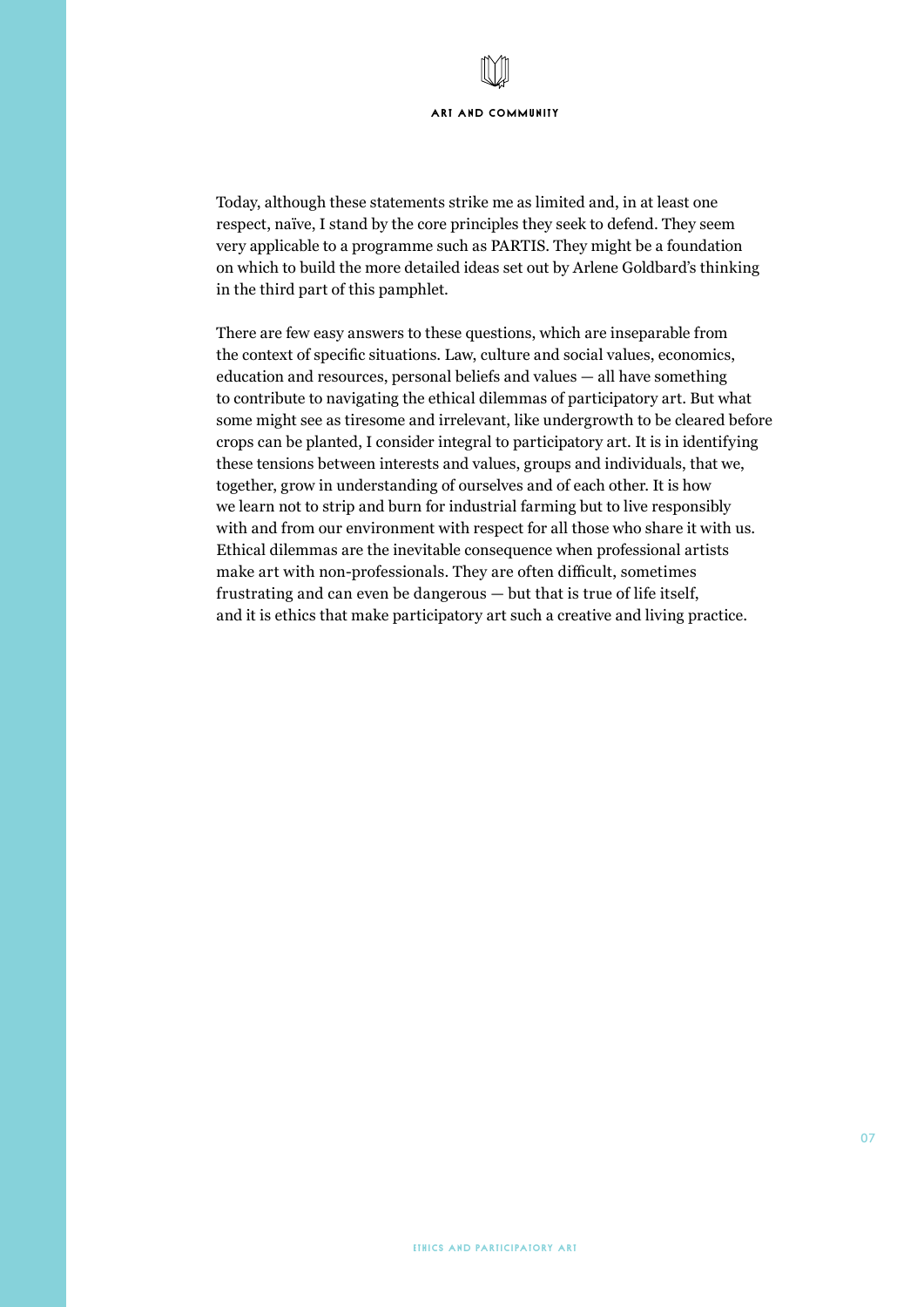

# — Ethical Principles

2

## Arlene Goldbard and François Matarasso (IN DIALOGUE)

## 2.1 Our approach to ethics

- We've both been working for decades in this field community arts, participatory arts, there are many names for the work that artists do in collaboration with communities. It's fair to say that experience has given us a good sense of the key ethical challenges that often arise in this work, so we've been able to help others learn how to understand and navigate them. And to distinguish ethical challenges from the many other challenges that arise in practice. ARLENE
- This work brings together professional artists with non-professionals, and as soon as that happens, there is an inequality of power. It's the inequality of power that produces all kinds of ethical dilemmas, so you can't take ethics out of this work. FRANÇOIS

The artists leading a project are probably the only ones who know all the stakeholders, all the plans, all the expectations, and that gives them power. We do this work because there are problems in the world, there are things that we hope to contribute to improving, so it's really important not to pretend that the imbalances of power aren't there. Nor should we be afraid to talk about them. They are what the project exists to try to reduce or to solve. The heart of participatory art and particularly community art — the work that is closest to my heart — is a process which is empowering.

Empowerment doesn't mean *giving* power to someone. Empowerment cannot be given. We gain power through building our skills, our confidence, our knowledge, our networks. And because we have earned it, it can't be taken away from us.

Acknowledging and dealing with ethical challenges is part of that. Take a situation in an art project where some people feel that they're not being treated correctly, or there are dilemmas about who gets to make the decisions about what's going to happen. Then it's in dealing with those problems that we also help people to become empowered, not least because they learn that the ethical problems *can* be resolved. They are not terminal. The only thing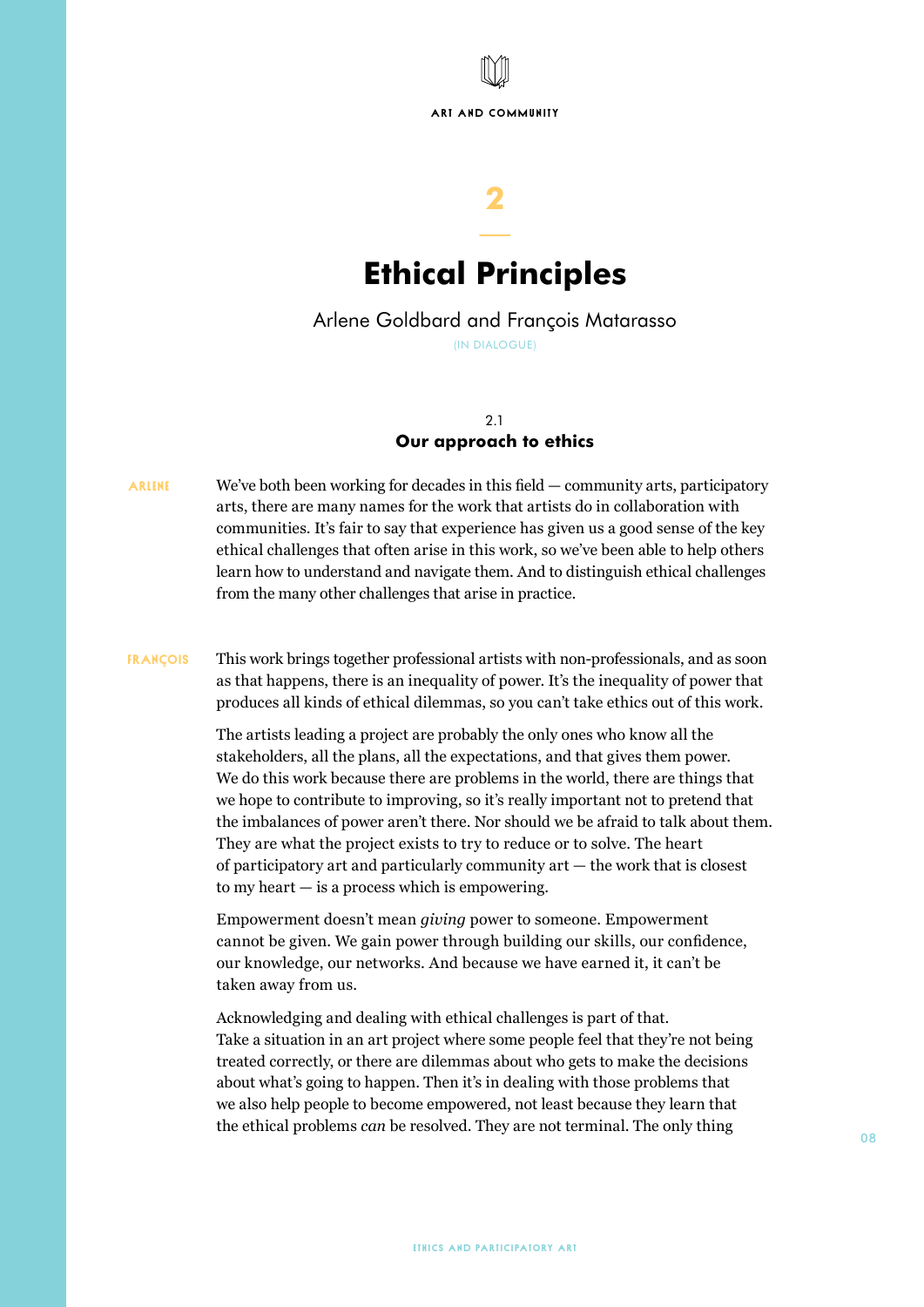that's ever terminal in a participatory art project is *not* dealing with the ethical problems. If we handle the ethical problems well, even when people don't agree with the solution, they can agree that the solution was arrived at fairly.

My point here is to understand and accept ethical challenges as integral to the work. Don't make the mistake of thinking that ethical problems, political tensions, the conflicts in your project, are things that you can resolve in order to then get on with the work. *Resolving those problems is the work*. It is how we do the work; it is how we help others and ourselves to learn and become empowered.

Yes, ethical challenges always arise when you're dealing with human beings who are creatures of multiplicity and complexity and don't see the world in precisely the same way. The characteristic ethical challenges here in the United States are quite likely to be different from those in Portugal or Spain or elsewhere. For example, probably the most common challenge in the U.S. is freedom of expression. A project is funded to create a participatory mural about a community's history on a wall in a neighborhood, and the mural depicts something that makes the funder or building owner uncomfortable, such as a reference to the history of past conflict, or a depiction of people in a certain way. But I don't think this is the most common challenge in Europe. ARLENE

> Whatever the specific ethical challenge, a main task will be negotiating between multiple accountabilities. It's often necessary to try to negotiate what I would call *the legal contract* — the contract you have with the funder, we'll provide these resources for you to do this project — and *the moral contract*, your contract with the people with whom you're working. It may be necessary to clarify your primary accountability: if it comes down to a conflict between the legal contract and the moral one, whom do you go with? Whom do you feel responsible to? Who are you serving?

Being able to do this depends on one of the most important and foundational steps needed to deal with ethical issues: knowing who you are. Knowing your own values. Knowing to whom you are accountable, knowing how you decide what to do if things really seem intractable. Because of that, it's necessary to bring some awareness about ourselves as individual human beings into the process.

It's human to have an immediate reaction about who you like and whose side you're instinctively on in a conflict. But the challenge of doing this work is to be able to say, 'Well, that was my knee-jerk reaction. And now let's explore together what's actually going on here in a very full way so that we're able to see it from all sides, including the sides we don't agree with. And try to hold all those stories simultaneously.'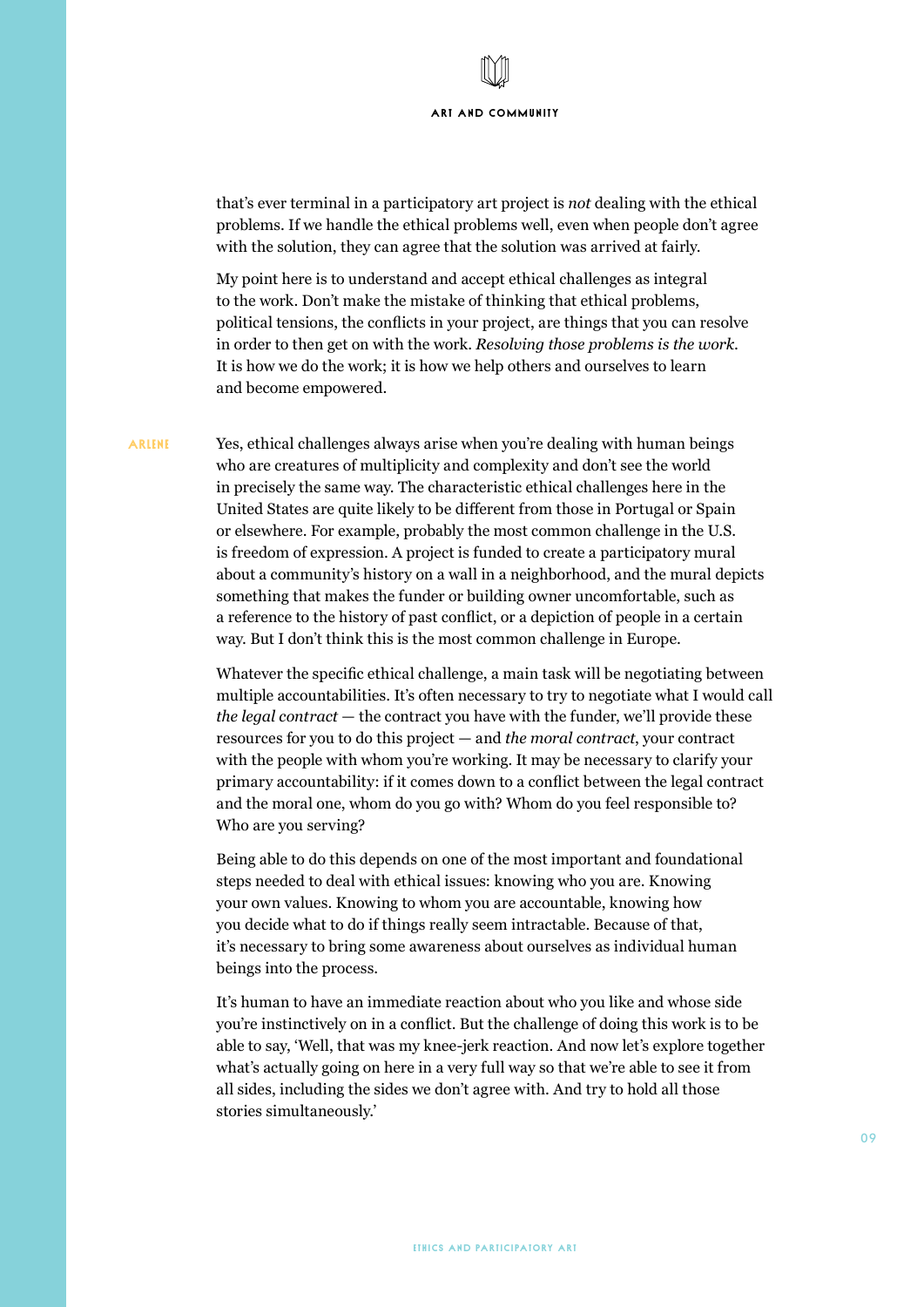

In America, one obstacle I see is a terror of making mistakes. When ethical challenges arise, they can feel like mistakes.

For example, artists working with a community may find themselves thinking, 'Oh-oh, something is not right here. Maybe if I ignore it, it will go away all by itself, and we won't have a problem at all.' That's why I always recommend that people pay attention to their stomachs when they're doing community arts work. Because that feeling you may mistake for indigestion is likely to be a very helpful anxiety guide that tells you something's happening here that we need to pay attention to. We need to engage people. We need to bring it out. Everyone's stomach isn't the same, of course, so noticing an oh-oh feeling doesn't always mean there's a problem, just a reason to check with people.

The practice is moving from fear to embrace, from 'Oh-oh, I hope that's not happening' to 'of course this is happening and let's embrace the challenge, and deal with it together.'

There are just a few key things to remember. Be aware that ethical challenges will happen. Cultivate alertness for when a challenge begins to arise so you're able to address it before it blows up. Practice trusting your body to give you information about what's going on. And keep questioning your own values, beliefs, assumptions, loyalties, and accountability, so you don't fall into automatically taking a side.

IRANÇOIS Be cautious, though. I always remember the instruction to walkers in the mountains: if you're lost in the fog, take small steps. Take small steps and check with people: are they okay with where we've got to before we take another step? I think artistically, you can make big leaps. But in the process, in how you're working with people, I'm more comfortable with the smaller steps.

### 2.2 Bringing different community groups together

Many community artists are working in situations that involve different groups of people, often strangers to each other. A common framework would be working with new immigrants and longer-term residents of a community, people who speak different languages, have different cultures and histories may have negative ideas about each other based on stereotypes — but must now work together. The question arises when and how you try to bring them into contact and even collaboration. And the answer may in part be shaped by the expectations of the school or organization or agency supporting the project. ARLENE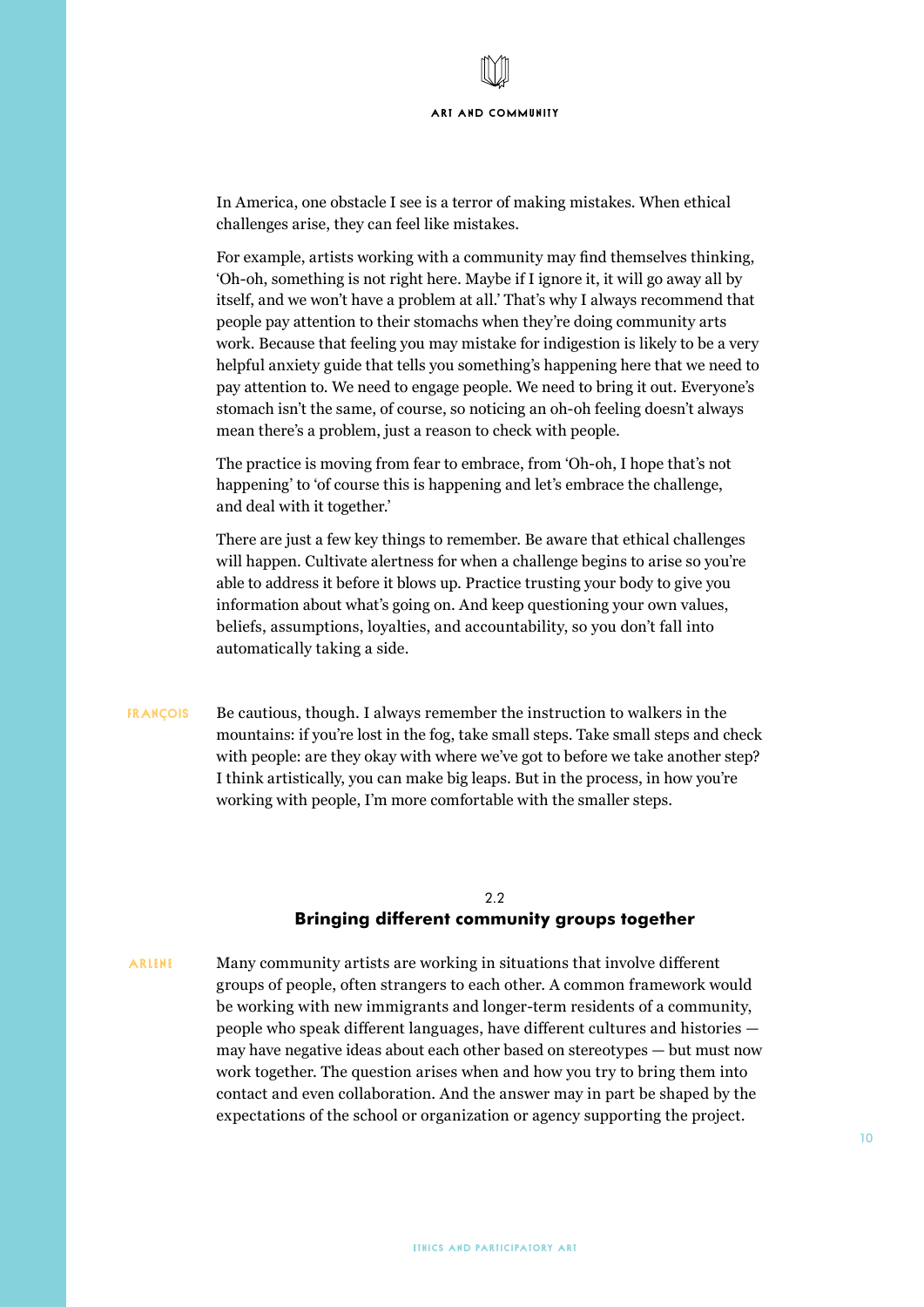Of course, there are always judgments about when and how to take such risks in community art. There can't be a fixed answer to that. Only the people working in a project can decide when it's the right time to take what kind of risk. When you feel it  $-$  in your stomach, as Arlene puts it  $-$  that's probably the right moment. But you have an advantage in the flexibility of community arts, where it's possible to try things out, to take tentative steps. **FRANÇOIS** 

> One of art's strengths is its deniability, by which I mean you can say something in art and deny that you said it, or rather deny that it meant what it seems to have meant. That makes it a very safe place because people can express opinions creatively that allow them to test what reaction they might get. So, I would encourage community artists not to think that there is a moment when you have to go from black to white. There may be a lot of moments where you do little things, you just put a foot in the other side, and then you take it back. You test what it's like to bring groups together, and adjust in consequence of what you discover, like a tightrope walker correcting their balance with each step. It's a process of transition which can go backwards and forwards.

> The other advantage of community arts work is that if you make your project about art, then people can participate because they're interested in art, and they can say things in art that they're frightened to say otherwise. I've worked in post-conflict situations, where agencies try to develop cross-community work. One of the difficulties with calling it a cross-community project is that it attracts people who are already willing to cross that boundary. But sometimes in those situations, artistic projects that don't have any label —that don't say we're about bringing these two groups together — become a space that everyone can enter, because they are not seeing themselves, and they don't think they're being seen by others, as taking a step which is risky.

> A few years ago, I saw a beautiful project called 'Home' by Banlieues Bleues<sup>3</sup> near Paris in which women with migrant backgrounds recorded lullabies that were then integrated into a performance they attended. They weren't confident about being on stage with everyone else, but they were part of the show. Lullabies are something that all cultures have, so people can talk to each other through such songs. You're not talking literally but you are talking in a deeper level and beginning to see the other person: 'I might have something in common with this person, because we share this experience of singing to our children to get them to go to sleep.' That's part of what I mean about how doing things with art can create safer spaces where people feel 'Yes, it's okay, I can be brave enough to go there, even if I'm not brave enough yet to talk directly to this other person.'

Scale is important too. Often, a good bridge project to bring two groups together is something that pairs people up one-to-one. Imagine having the kids from other countries be asked to video interview a kid of approximately the same age, ARLENE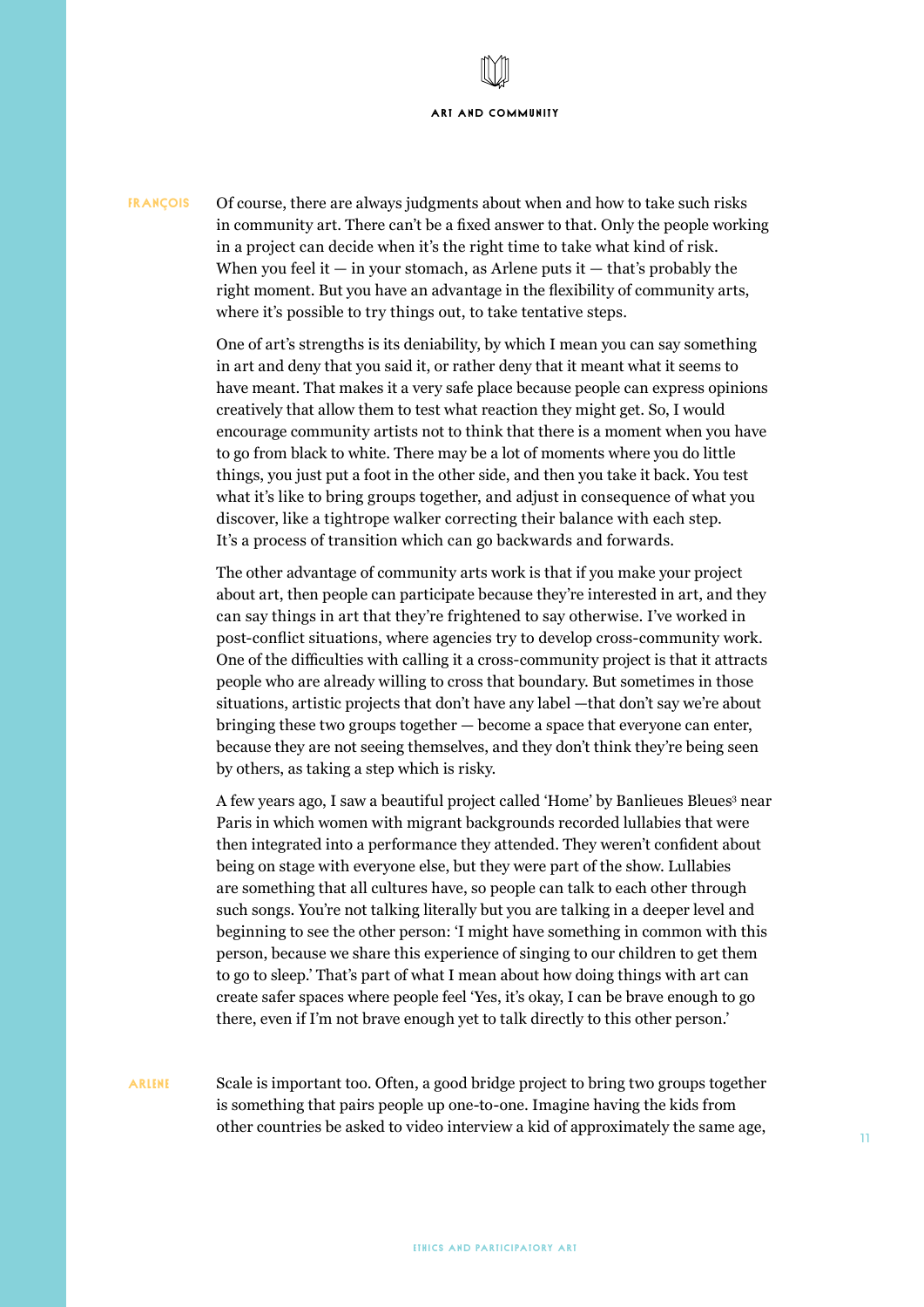

gender, and so on from the local group in a school, and vice versa. Pick topics that are not necessarily so volatile, for example, what is your favourite thing to eat, and what do you like about it? And how does it make you feel? Or do you know the story of your grandmother? Where was that person born? What was that time and place like?

Fear of immigrants is founded on ideological assertions: they're stealing our jobs; they're destroying our language, etc. But people one-to-one are still very capable of having a meaningful relationship, because those fears aren't actually about encountering another living human being is all his or her fullness. Face-to-face, people aren't living stereotypes. If the project is about food, then maybe the collective event that culminates it is asking kids to bring something of their heritage food from home and you have a lunch together one day, you watch the clips of the videos and celebrate together. This kind of work has a low threshold: it's fun and meaningful at the same time.

### 2.3 Paying participants

The question of compensating project participants is a relatively recent one, in my experience, perhaps as the work expands and more people with different ideas become involved. It presents different questions in everyday situations than for, say, people seeking asylum or living in highly restricted environments such as prisons. Even a token or symbolic payment can have a significant effect on people and on the project. It's an ethically ambiguous, even risky issue, from my point of view. FRANÇOIS

Context matters. It's important to ask questions, to understand the context before responding. How does the remuneration of particular participants sit within the way money is dealt with in the project as a whole? For example, are the artists being paid? Is there a budget for the project as a whole? Are the participants aware of those financial arrangements? Where does the decision-making power and the power to discuss this question rest? Is it with the community artists, the organizers of the project, the institution that hosts the project, or is it a collective decision involving everyone? ARLENE

> If it is possible to bring the question up to project participants, that's what I would tend to do. My approach would be to answer anything that they need to know about the economics of the project to help them make the best possible decisions. Discussing a real-world issue that involves their own livelihood as well as yours and the project itself is such a perfect exercise of self-determination and democracy. To me, if it's possible to have that discussion, it's better than the artists or sponsors trying to make the decision for everyone without their participation.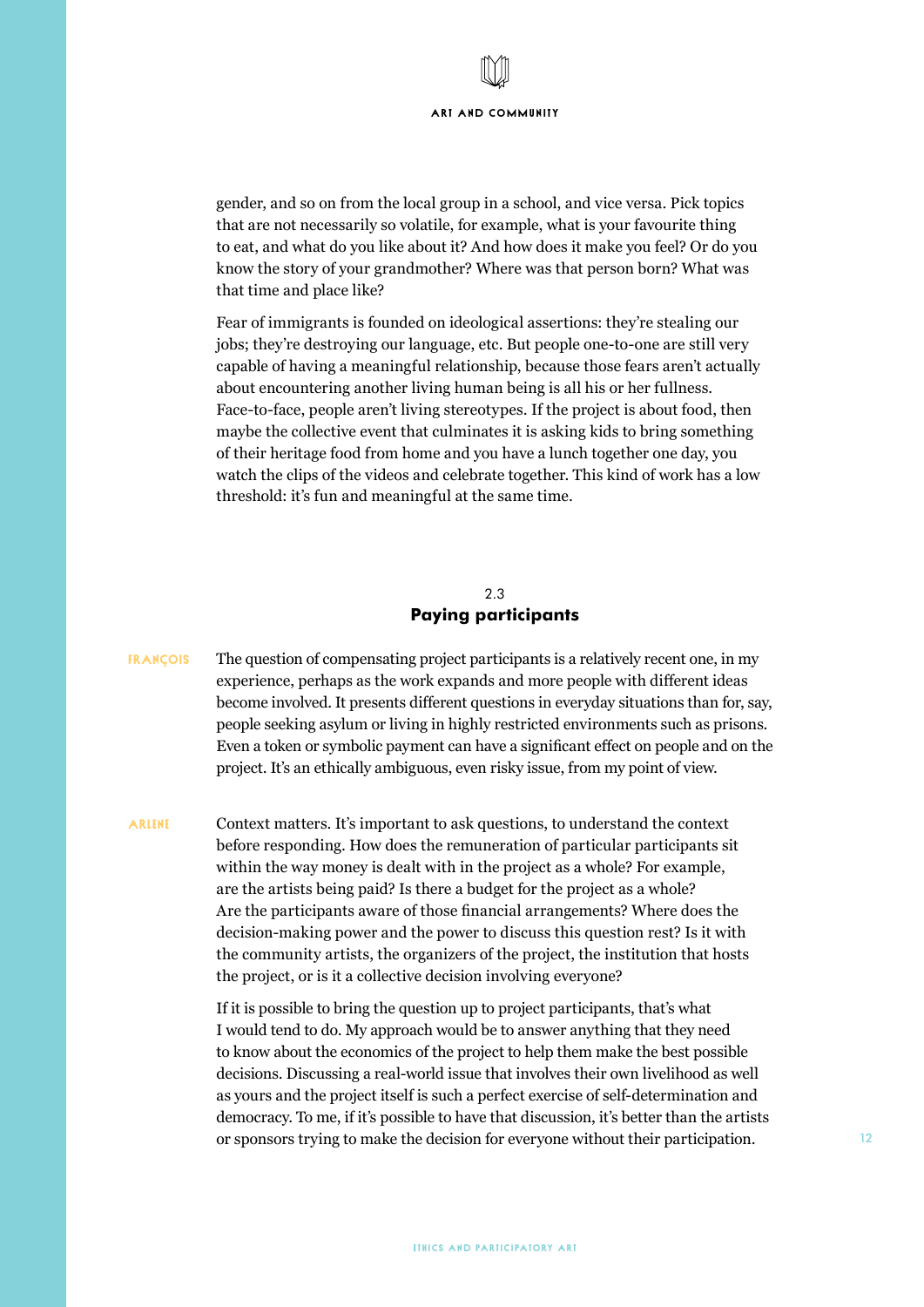Personally, I've never paid anyone to participate in anything I've done. It doesn't mean that it is never a right thing to do. It depends on circumstances. I want to suggest a couple of ideas that might help with trying to find the way forward. Yanis Varoufakis, is the former Greek Minister of Finance. He wrote a book for his daughter about economics in which he tells an interesting story. **FRANÇOIS** 

> He and his daughter are sitting at a taverna on a Greek island one summer evening and Captain Kostas comes to ask, would she dive into the water and help untangle the rope of his anchor, because he has arthritis and it's difficult for him to do it? And she gets up from her meal and goes in the water and untangles it with pleasure and without a moment's hesitation. Varoufakis reminds his daughter how happy offering this service made her, and how differently she would have felt if the captain had offered her a few euros in exchange. He talks about goods 'which fill life with a deeply satisfying happiness' and commodities that are traded for money.4

> He's talking here about experiential value. A great deal of what we value most in life, like a hug or the opportunity to help someone, are not commodities. Because we live in a society which is so much driven by markets, we find it difficult to remember how important are the things that we don't put a price on. Varoufakis is saying his daughter was pleased to help Captain Kostas. If he'd offered 10 euros, probably she wouldn't have wanted to do it, because the money wouldn't compensate her for getting her clothes wet and leaving her dinner. It was a gift that she could make.

> So the essential question is how do we imagine what's happening in a participatory art project? Do we see it as a job, or as an experience, something closer to the things we freely give each other because they reward us in non-financial ways?

> Artists should be very careful about paying anyone. We need to understand the power that's being wielded when payments are made. For instance, I know theatre projects in Italy who were paying migrants to take part. But what is done with good intentions here is actually another exercise of power. If the person you're giving money to doesn't have any money, then how can they refuse? Because the money that isn't very important to you is very important to them, and that changes their ability to act on their own choices in the project. Now they're being paid to do it, so, if they don't like you anymore, or they don't want you to use their story in this project, how do they pull out? They can't because you've created a contract and a dependency. It could even be a kind of abuse of power, though the intentions were good. But in reality, the inequality of power comes from the fact that I, as the professional, have a lot of money. I have a budget, I've been financed to do this. I can use this money to make other people do things that they might not do otherwise. The ethical problems there should be easy to see.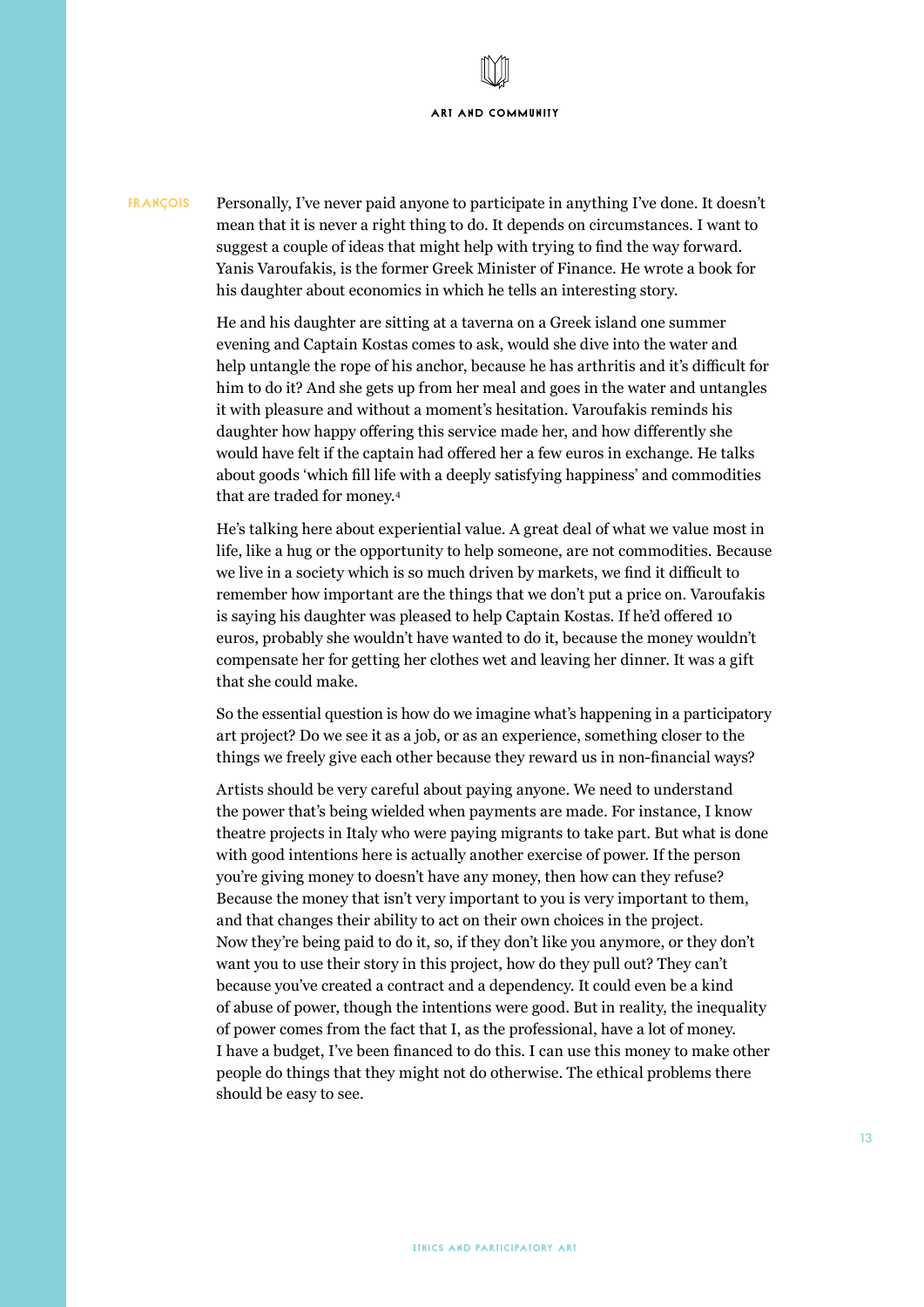This is a tricky question. There's a famous Talmudic question with respect to charity. Is it better to give one coin with a full heart and pure intentions, or ten coins grudgingly? Many people who I know would answer that it was better to give the one coin with a full heart and pure intention. But the Talmudic answer is that charity is for the benefit of the recipient, not the giver. Your spiritual condition at the point where you give them money is not really the critical thing. It's that the recipient gets 10 times more money to buy the necessities of life. So I would put on the other side of that the question of what does compensation mean to the participants — whether it's money or something else — what are the forms of acknowledgment, recognition, or reward that would be meaningful to them, and in what ways would it be meaningful to them? I'm not 100% comfortable with the situation in which I'm being paid, but I'm giving other people a nudge in the direction of being generous. It's complicated. ARLENE

### 2.4 Ethics of knowledge production

We talk to participatory arts practitioners who are being encouraged — and who want to — share knowledge emerging from their projects. The ethics of that, especially the roles played by participants, can be complex. ARLENE

> The first question that comes up for me is what forms of knowledge are socially validated and socially valued? It's essential to look at the distinction between credentialed expertise, *credentialed knowledge* — 'I have degrees, I have the titles after my name, I'm authorized to share knowledge' — and *lived knowledge*, which often offers much more profound information and wisdom about experience because it emanates from the people who are closest to the ground, who have their hands most directly on the work that's being done.

This is one of those ethical questions that should be explored in the largest possible context. What are the social and political values that are being expressed by a particular form of written communication? What is being said? Who is the audience? How is it implying that the knowledge should be interacting with that audience? Who is perceived as being authorized to write about the work and how does that contrast with our self-authorizing human right to say our own words in our own voices about the work that we're doing?

Sometimes academic writing is preferred precisely because the authors are credentialed. And they may have extremely positive reasons for wanting to document and discuss the work and share it with the wider academic audience. But if it's not framed correctly, the accidental effect is to see the people who actually made the work as unqualified to tell their own stories, which is damaging. So my question is, who is it for, who is the knowledge for?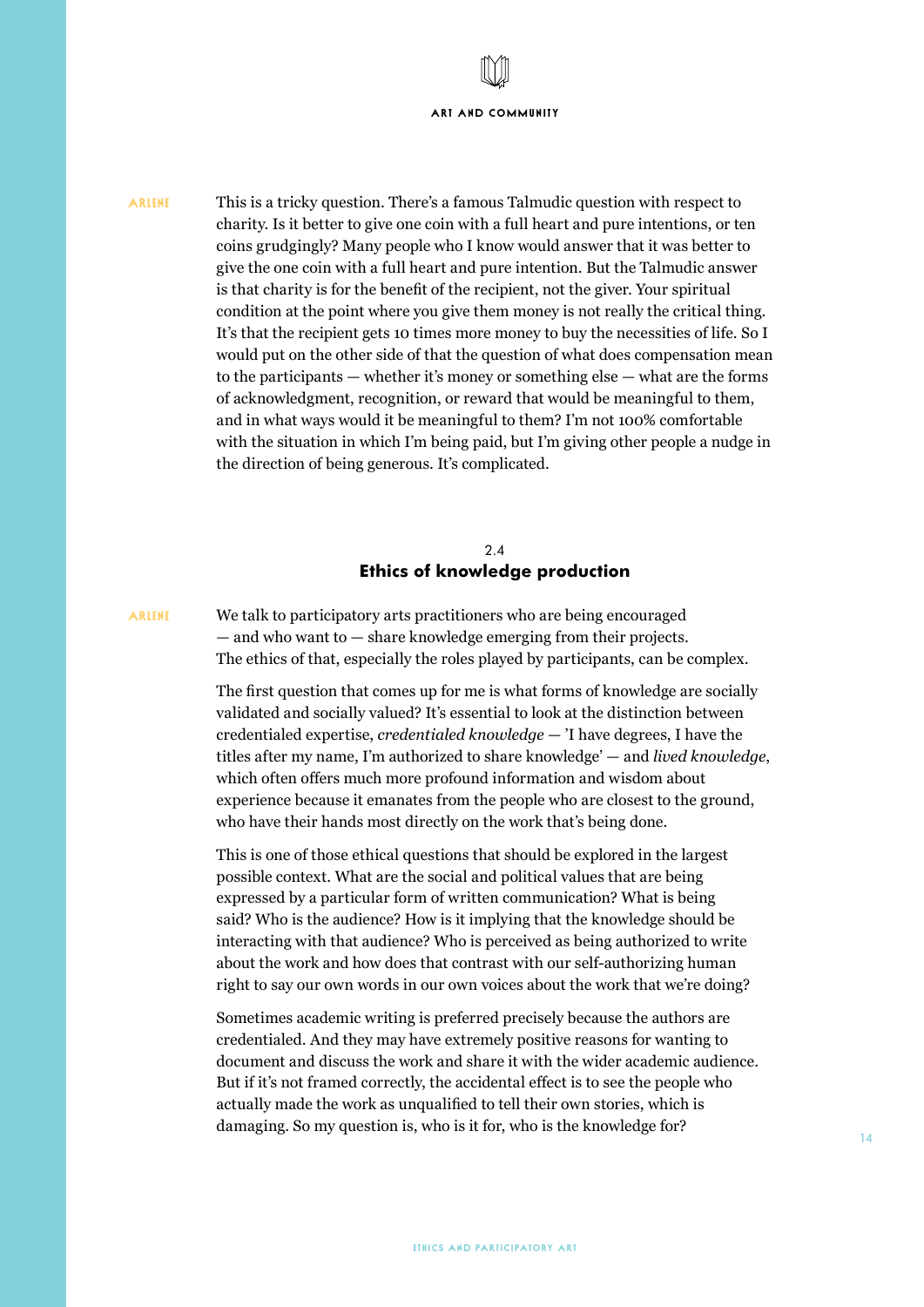How is it intended to be used? And also, whether there are multiple ways to convey the knowledge, so that form follows function, so that the values of the written piece or the documentation are strongly congruent, braided with the values of the work itself.

I think there's an even more primary question: who decides what knowledge is wanted? FRANÇOIS

> The starting point for me is to involve the people I'm working with in deciding what we want to know  $-$  not just how we want to know it  $-$  and how do we want to tell the story afterwards. A fundamental question is why does some knowledge matter and other knowledge not matter?

> I started as a community art worker. I gradually moved into doing research because I wanted to understand better the work that I was involved in, but I didn't have qualifications or training to do that work. I aspired for many years to meet an ideal of academic research and I think my work got better as I learned more. But I also saw that I lost touch with the work's purpose because I was writing in a way that most people *wouldn't* read. That was one paradox.

The other paradox was my fundamental belief that art is a way of knowledge. And yet the paradox is most of us who work in the arts use the languages and methods of social science or management to document and evaluate what we do.

So I changed direction and over several years worked on a series of creative research projects under the collective title, 'Regular Marvels'.5 My intention was that, if you were willing to make the effort of reading a few thousand words there would be no language, no concepts, that would artificially exclude you. At the same time I started using the methods of art and literature, rather than those of academic writing, to research and report what I found. In each of those projects I worked with a visual artist as part of that process, and I've begun working with participants — non-professionals — as co-researchers. I'm hoping that in a community opera project I'm now working on, some of the participants will interview each other, because they will say things to one another that they would not say to anyone who'd been involved professionally in the project.<sup>6</sup> I think we're at the beginning of understanding how we can open up all of those systems of knowledge creation. The independent researcher, Helen Kara, has written interestingly on these subjects.7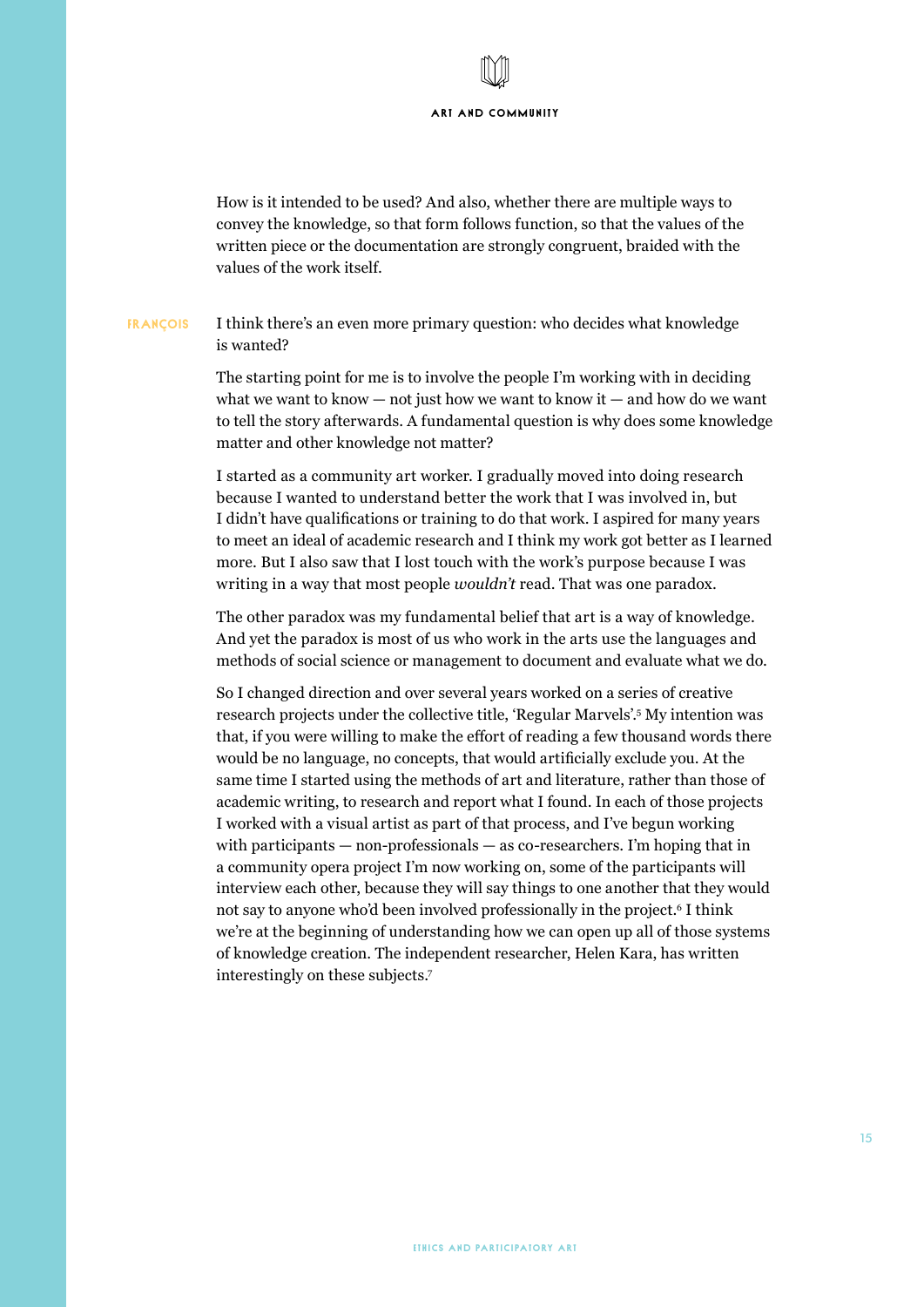

### 2.5 The unity of ethics and aesthetics

- I think the core of both ethics and aesthetics is integrity, by which I mean that you do what's true to you, because if you don't start there, you can't ever get to a good place. I've always believed that the ethics of the work — the values, if you like — are visible in its aesthetics. In other words, you can see that the work was not made by professional artists: it has a different aesthetic character because it's been opened to people who have a different sensibility and a different training and a different range of references and skills and experiences. I've seen lots of work that I admire over the years but that I would never do myself. But I would like people, when they experience something I have been involved in to feel that it speaks of how it was made, and the ethics of the people that made that together. **FRANÇOIS**
- Of course, aesthetics are political. What the powers-that-be find beautiful may not be what you or I find beautiful. We always have to engage the question: whose aesthetics, who's making that judgment? And for me, the authenticating answer is always coming from the people who are making the work. The aesthetics that they choose are in my opinion the aesthetics that should inform the work. And this is an ethical question, because if the work is to be judged by an external aesthetic — an idea of what's beautiful, what's meaningful, that does not emanate from the participants and their communities — then participants are not being treated as self-authorizing, they are not being given the same right of self-determination as you would want for yourself, and that is an ethical violation. ARLENE
	- I get in this conversation all the time with people in the States who are giving money for projects or who are from red-carpet prestige arts institutions. They say, 'A lot of this work isn't very good is it?' And I say, 'Gee, I went to the museum last week and a lot of the stuff hanging on the wall there isn't very good, is it?' They reserve to themselves the right to dictate what true aesthetics are, but part of our mission in the work we do is to deconstruct that arrogant assumption, so that we see that there are many beauties, many meanings and many possibilities.'
- In the U.K., there is a rhetoric about organizations being 'world-class,' about excellence and doing extraordinary work. And I often find myself, pricking that particular bubble by saying that by definition most art is average, because that's what average means. It's where most of it is. It's very rare in participatory work to do something extraordinary. But the corollary of that is good enough *is* good enough. That's what the words mean. And if my work can be good enough, then I'm satisfied. Sometimes I'll be lucky and do something that's better than good enough. But good enough is what I'm working for. **FRANCOIS**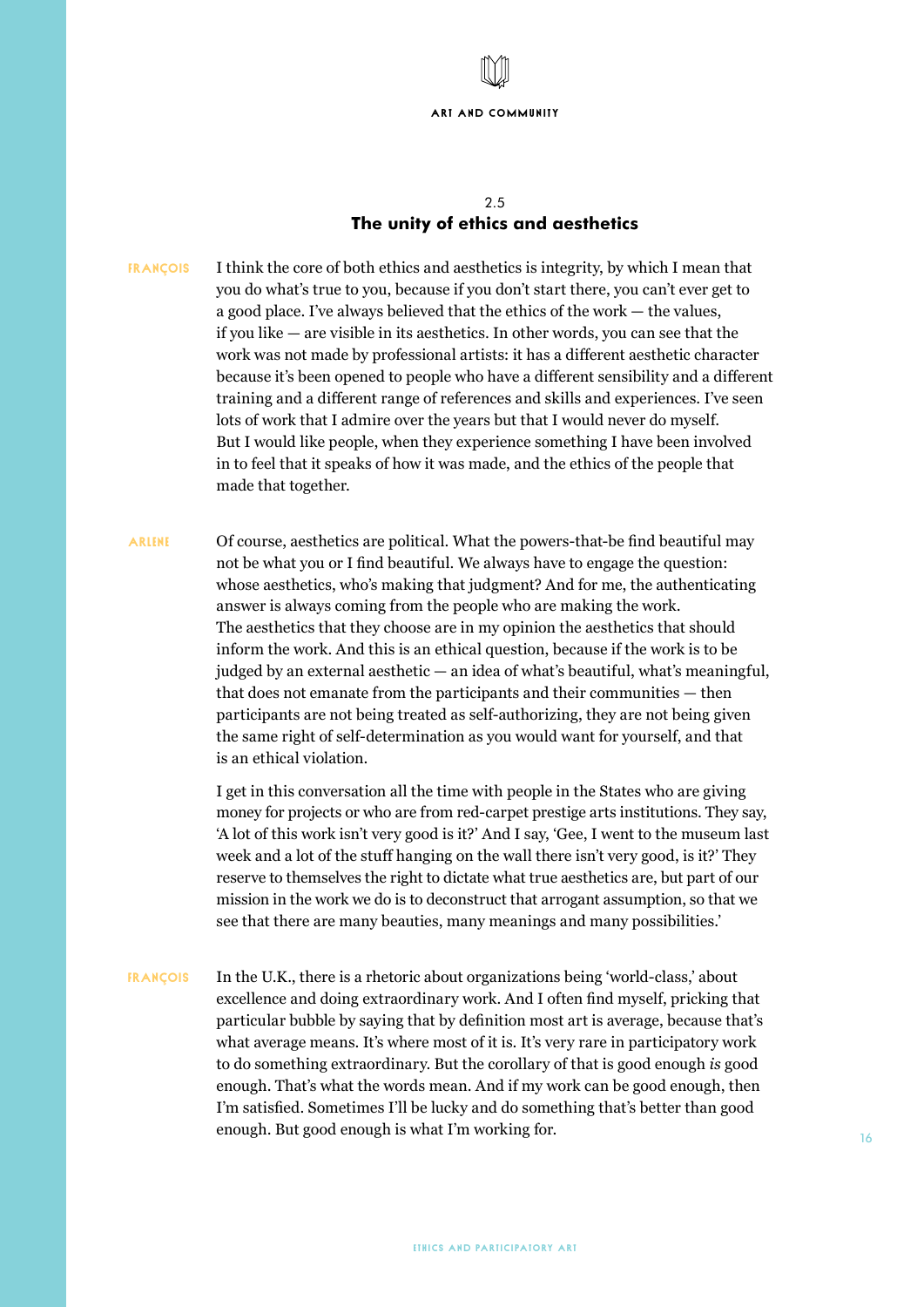

### 2.6 Pandemic challenges

Many ethical questions have arisen in the pandemic, which has forced great changes in our work. Community art is based on coming together, learning together, making together. But now people fear too much closeness. We have digital ways of meeting, but not everyone has access. People worry about perpetuating social barriers, about neglecting those most in need of connection. There's a feeling of urgency about the work, and often a feeling of not doing enough or not doing it right. And of course, these are the questions everyone is trying to deal with, not just our field. **FRANÇOIS** 

> The first thing is to accept reality. It's never helpful to feel guilty about things you can't change, because it gets in the way of dealing with things that you can change. So we have to accept the situation, we can't break the rules and put other people at risk. Maybe that is the first ethical principle: you don't put other people at risk.

We are discovering that digital access has good things and bad things. For some people it prevents access because they don't have the technology or they don't have the knowledge or the competence, but for other people it is enabling access. There are the projects where actually it's been easier for vulnerable people to take part because they have not needed to travel or they've not needed to bring a carer with them to take part. So it's changing the dynamics, but it isn't in itself a bad thing.

The field is turning attention to creative ways to work under these circumstances. There is a useful open source document on a 'Non-Digital Isolation Engagement' created by Take A Part in the U.K. listing many ideas and examples of ways to engage other than online.8 Everyone is invited to add their ideas to the document as well.

I loved discovering the cognitive bias called the 'Nirvana fallacy,' in which actually existing things are compared with ideal versions that can never be duplicated in real life. For example, the idealized version here would be a perfectly permeable transparent project where everybody regardless of age, state of mind, job status, political views, abilities, can participate equally and have an equal feeling of satisfaction and engagement and an equal desire to continue doing the work. But of course, no such thing exists. ARLENE

> The internalized judge gives us what they call performance anxiety, which makes it impossible for what we have to offer to flow freely, because there's a second channel in the brain that's running a critique of what I'm doing while I'm doing it. While all work is subject to criticism — we can all say sometimes that we've put our foot wrong — the reality is we're mostly trying to do our very best.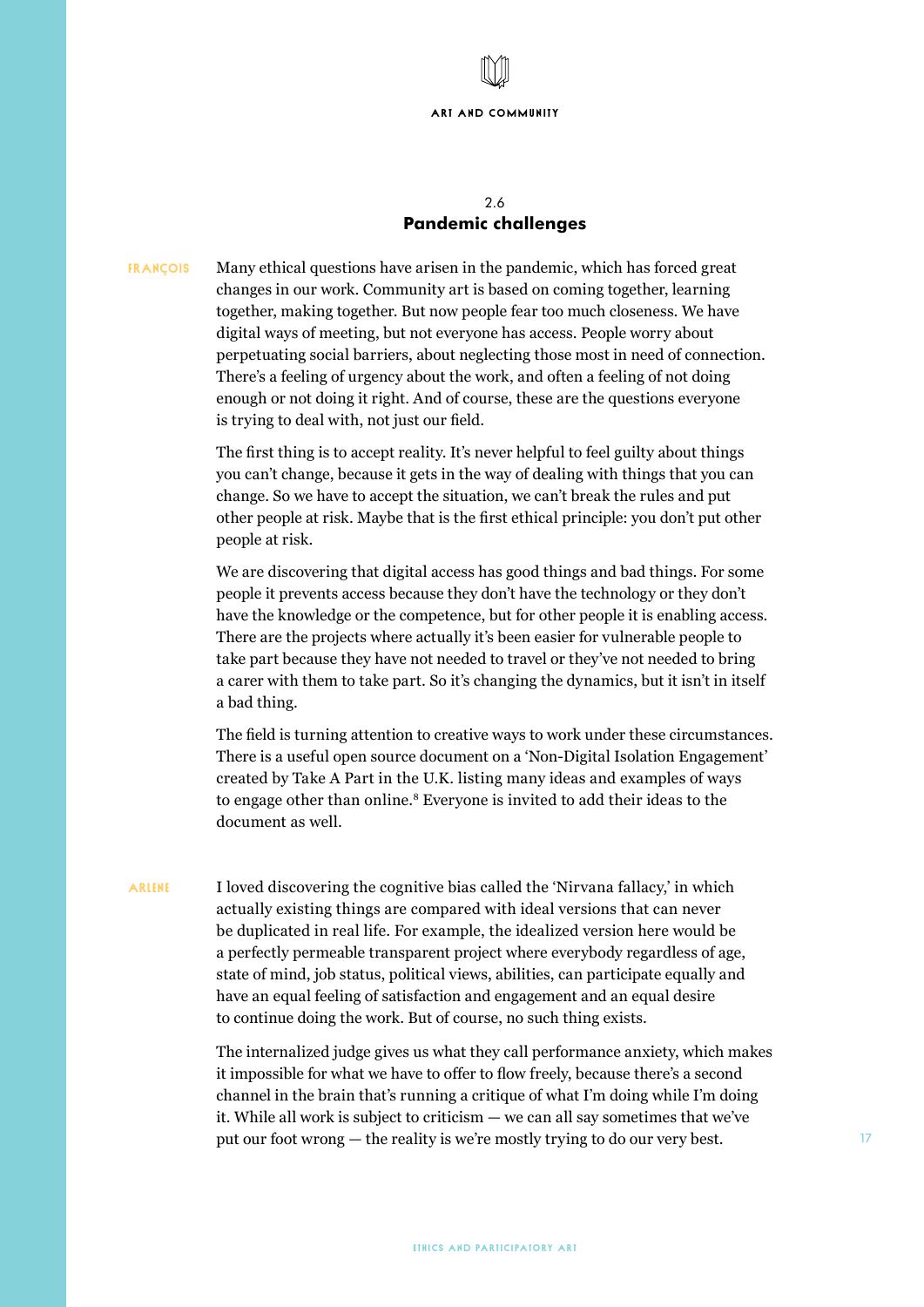And we're not usually helped in doing our best by having criticism run through our heads while we're undertaking the work.

For me, the ethical question is, can you commit to the present, whatever conditions it offers you? Can you fully commit to showing up with everything that you have in that moment, given the highly imperfect circumstances under which you are working? And if the answer is yes, if you can make that commitment, and you can support yourself in that commitment and guide yourself to maintain that commitment, show up fully in all dimensions physical, emotional, intellectual, spiritual — for the work, then you can do your best about the digital divide under these incredible circumstances, and the work is going to be powerful for people.

A helpful concept for these times is doing *hybrid* work, part digital and part not. For instance, a project with a core group that meets online, with each person in the core group assigned to contact several other participants by phone to engage them in the project. This multiplies the level of participation in the project, the meaningful ways in which as many people as possible can actually have their own words, their own thoughts and feelings, inform the work you're doing and feel some stake in it. Then you find a way to give what the project generates back to those people. Reciprocity is the ethical principle here, so that all the folks who had the phone conversations can feel as fully collectively responsible and as good about what the project generates as the ones who were able to come to the Zoom. I'm always looking for this hybridity: a way that people can write, can take a photograph of themselves, can do something that's less than full digital participation, but that is folded with integrity back into what's generated digitally, and is given the same value.

Given the challenges of the times, some of the work I've seen has not produced any significant artwork. What it has been focusing on is contact — keeping contact with vulnerable people, sometimes by letters, sometimes by phone. There are a lot of organizations who have spent a huge amount of effort and energy during the lockdown just staying in touch with people. When we're in a situation like this sometimes our expectations of what we can do should change. It may be that the most important thing we can do for people at the moment is to be kind and to be present. And we'll get back to making theatre later. FRANÇOIS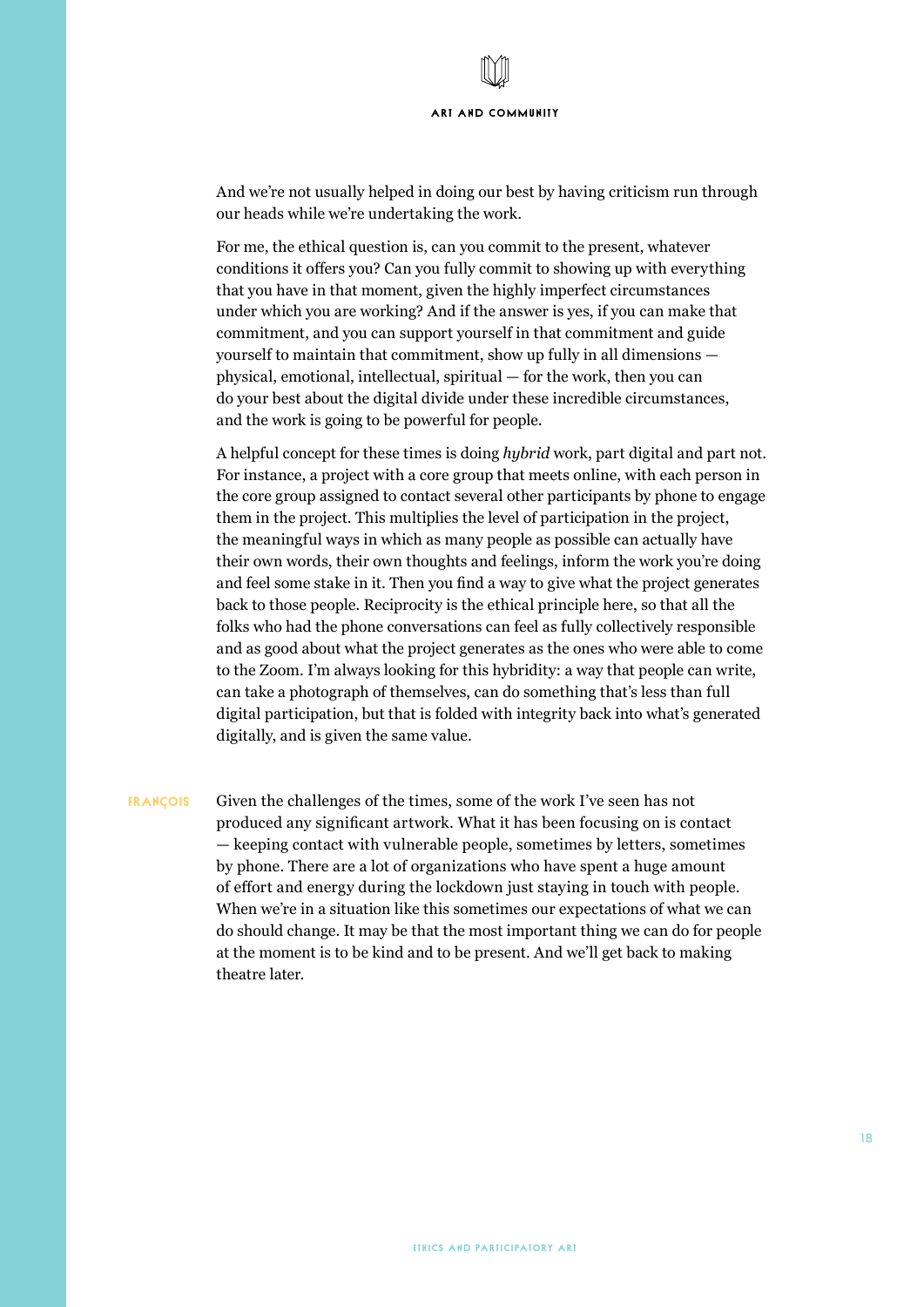

# 3

—

# Values and Ethics of Participatory Arts Practice

Arlene Goldbard

Values and ethics aren't carved in stone. Like so many things worth having excellence, love and democracy, for instance — they emerge from collaboration and negotiation, from real-life experience. That's why the values and ethics shaping our work depend on who we are and what we are trying to do: what's right for one set of people and circumstances may be quite wrong for another.

The key is being able to size up each situation and respond with skill and flexibility. That skill comes with practice. Thinking and talking about values and ethics strengthen our self-knowledge, giving us ethical 'muscles' to handle future challenges. Engaging with these questions, we become more present, skillful, and creative. Then, when ethical challenges arise — as they inevitably will by knowing ourselves, by together exploring meaning and value in the situation at hand and achieving common understanding of what's at stake, we can find mutually acceptable resolutions and move on.

### 3.1 Five things to remember about ethical challenges

This workshop is structured around five principles:

1

The most important ethical self-knowledge artists working in community need is to know their own values and commitments, to whom they are accountable, why, and how.

2

The most important ethical capacity artists working in community need is awareness, the ability to sense an ethical challenge before it erupts into full-scale conflict.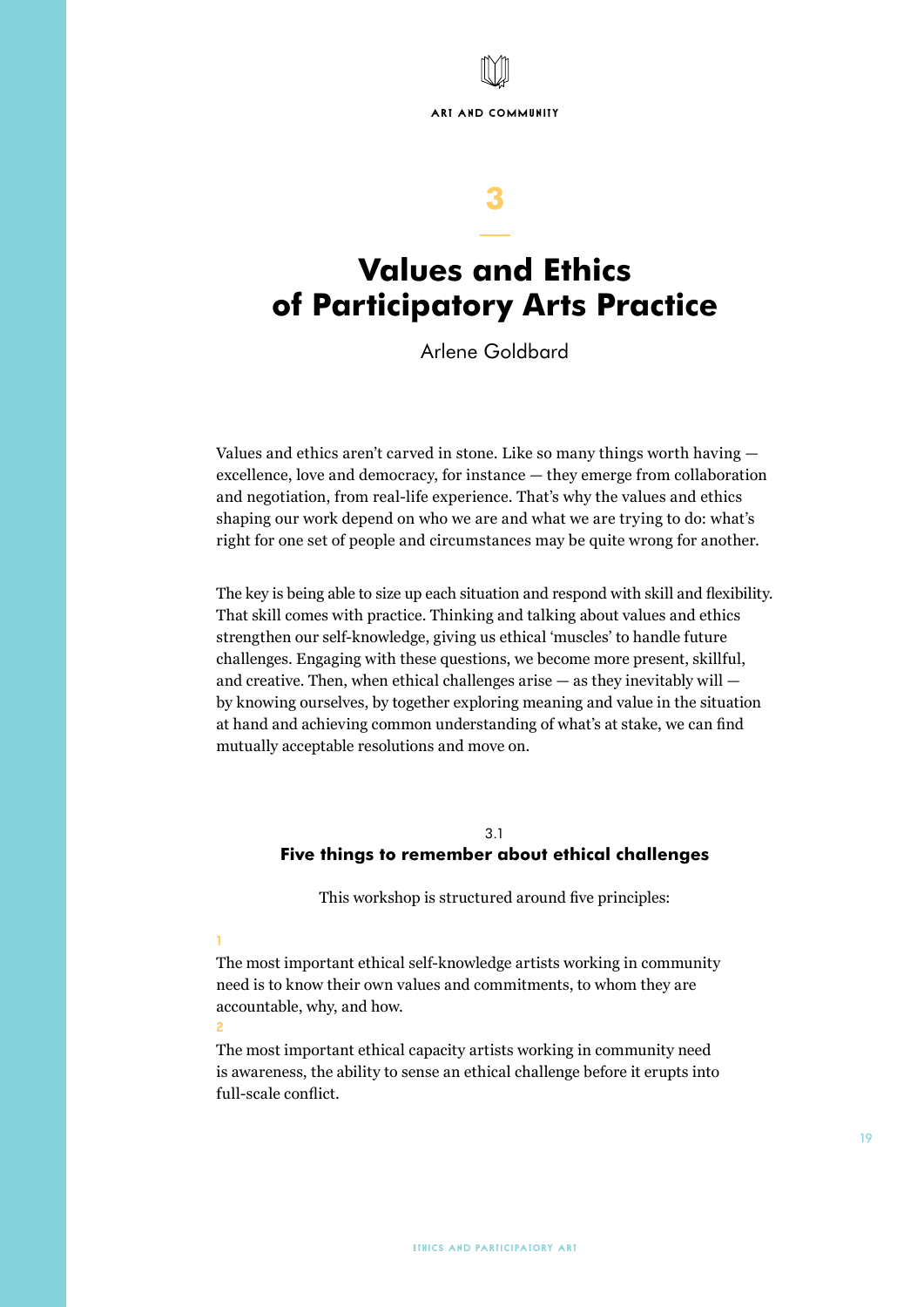The most important ethical aim artists working in community must master is bringing out the full complexity of a situation, including all of its contradictions and ambiguities.

The most important ethical skill artists working in community need is the ability to engage everyone in an ethical challenge in a way that is enlighteningto all, that uplifts the moment into true learning and creates maximum possibility. 5

The highest form of resolution is one that redefines issues so that everyone feels heard, respected and included in the outcome. We tend to think of resolutions as 'you win, I lose' or vice versa. Some conflicts have to be settled that way, but much of the time, there's a resolution that allows all to feel respected.

### 3.2 Self-knowledge: who are you and what do you want?

Whether you see your own work as education or as art-making, as community organizing or even as spiritual practice, how you approach it will depend on why you are doing it:

Have you chosen this work to make a living, to develop and express your own gifts, to help others, to change the world, to gain power, to share power, or for other reasons?

Do you see your work as awakening awareness, healing injury, creating capacity, making meaning, making beauty, getting a job done, or something else?

Do you see your working relationships as peer partnerships, as student-teacher (or teacher-student), as selfless service, as serving your personal aims, or something else?

Are you most like a griot, a magician, a gardener, a rabbi, a coach, a role-model, a tutor, a parent, a clerk, or someone else?

There's no need to settle on a single answer. But each person's unique constellation of answers makes a huge difference in how that individual feels and connects with others.

3

4

×

⨯

⨯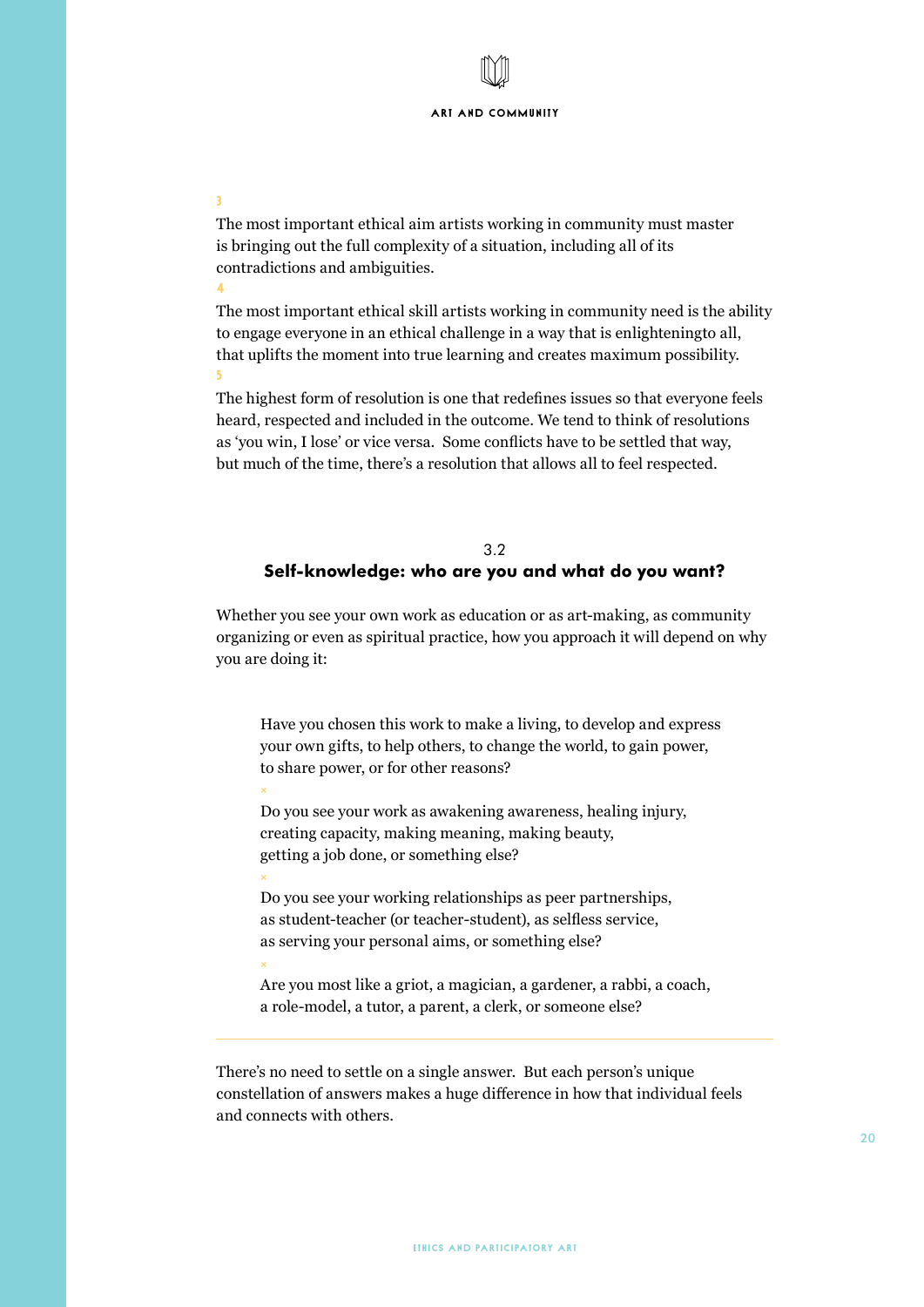

Have you had the experience of performing the same action for two very different reasons, completely transforming the way you feel about it? Compare peeling potatoes for minimum wage in a cafeteria kitchen with making dinner for the person you love most in the world. Compare the drudgery of folding, stuffing and stamping a mailing you care nothing about with the fun and excitement of sending out invitations to your loved one's birthday or graduation. Even ordinarily tedious acts are lifted up when they are undertaken with higher intention. What are your highest intentions?

Just so, 'working with communities' can have very different meanings. Often, there's a default assumption: 'the community,' 'the artist' and 'the educator' are assumed to be known quantities. The artist 'plugs into' the community the way a power source plugs into a wall-socket. We develop protocols for plugging in: for instance, adopting a community assessment process involving meetings and petitions to ensure that a mural doesn't go up on a wall where it is not wanted, that images people find offensive are not imposed on those who will look at them every day.

These same processes can be carried out as an odious duty or as an embodiment of higher love. When you know yourself and know your own motives and intentions, you have more power to ensure that your actions embody the intentions you value most. There's lots of room for variation in both identity and in practice. But there is one absolute: every person you work with deserves to benefit from your full presence and highest intentions. No matter what a phenomenal artist you are, if you can't 'work with the community' as an expression of love and respect, you should find a different place to invest your talents.

### 3.3 What are your values and commitments?

Do you know your own values and purposes? It's easy to think so, but look deeper: do you have a vague notion, or real clarity? To be effective, artists working in community need to know exactly where we stand. Certain core values are typical of this work, and it's easy for these to bump up against countervailing dominant attitudes. For instance, here are some value statements that can lead to values conflicts or ethical challenges (these are discussed in my book *New Creative Community: The Art of Cultural Development*, in the chapter on 'Theory from Practice):

**Critical examination of cultural values can reveal how oppressive messages have been internalized by members of marginalized communities.** People come to know themselves through participation in community arts work, and sometimes that knowing makes them want to stand up and speak out' Some listeners won't like hearing what they say.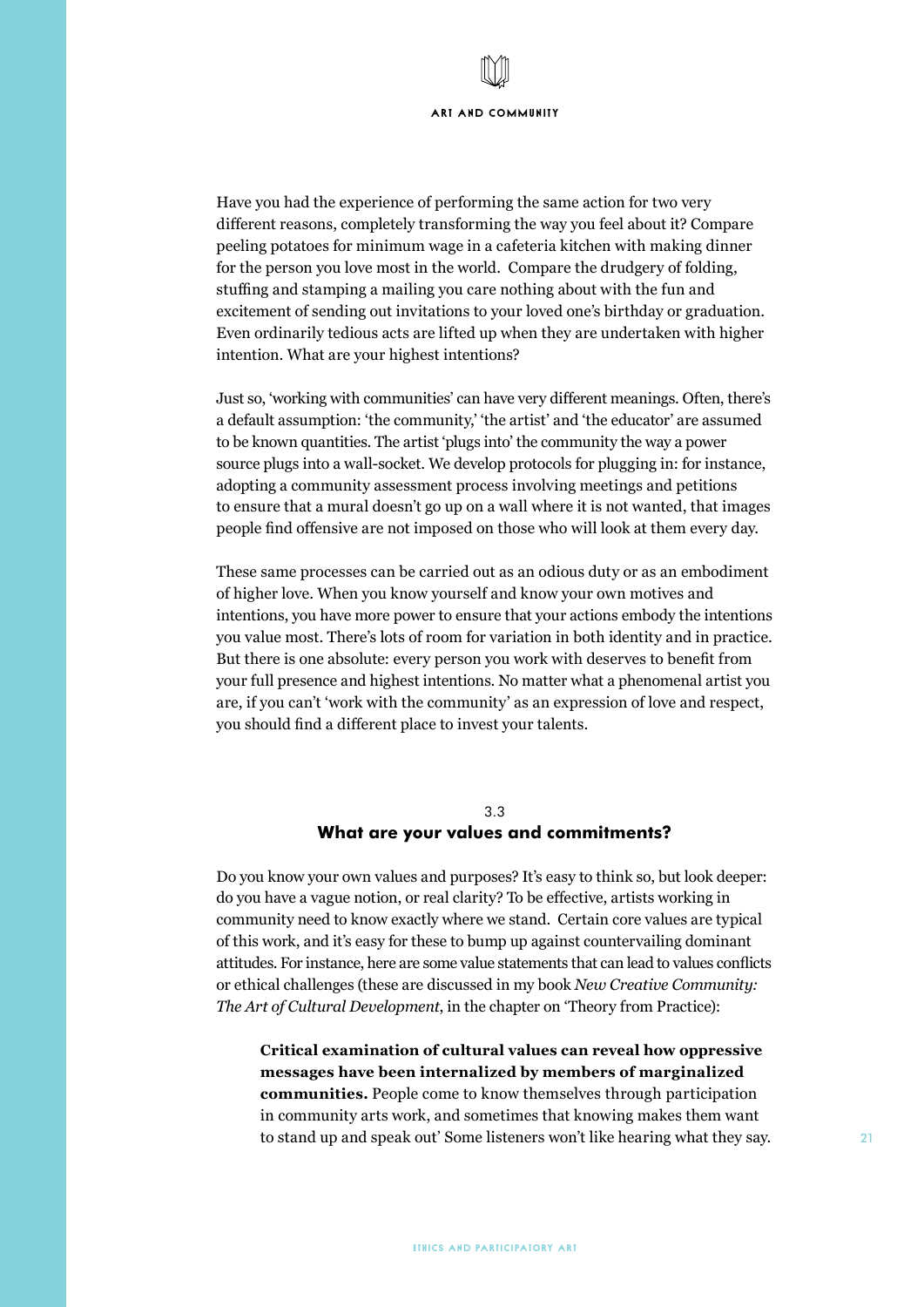×.

×

⨯

⨯

**Live, active social experience strengthens our ability to participate in democratic discourse and community life, whereas an excess of passive, isolated experience disempowers.** Community arts work can be a rehearsal for other forms of social action and democratic participation, so it can be perceived as a kind of social agitation. ×.

**Society will always be improved by the expansion of dialogue and by the active participation of all communities and groups in exploring and resolving social issues.** Not everyone wants all of us to take part in setting society's direction. When community arts work helps to raise marginalized voices, those who believe that a good citizen is a silent, compliant citizen may object.

**Self-determination is essential to the dignity and social participation of all communities.** When members of marginalized communities use community arts work to assert their own rights and aspirations, the powers-that-be may feel anxious.

**A goal of community cultural development work is to expand liberty for all, so long as no community's definition of 'liberty' impinges on the basic human rights of others.** In a culturally diverse society, conflict can arise over competing values: traditionalists may say that men and women should sit separately at an event, preserving each gender's decorum; but egalitarians may object, countering that separation impinges on their rights of association.

**A goal of community cultural development work is to promote equality of opportunity among groups and communities, helping to redress inequalities wherever they appear**. Injustice is often a strong motivator, but some resource-providers may not like drawing attention to problems or pressing for redress. They may want all messages to be positive, skipping over what's wrong.

What do these principles mean to you? Do you agree with these statements, or do some seem wrong? What are the core values that drive your work? Use some quiet time to make notes, returning to them from time to time to see if your feelings have changed.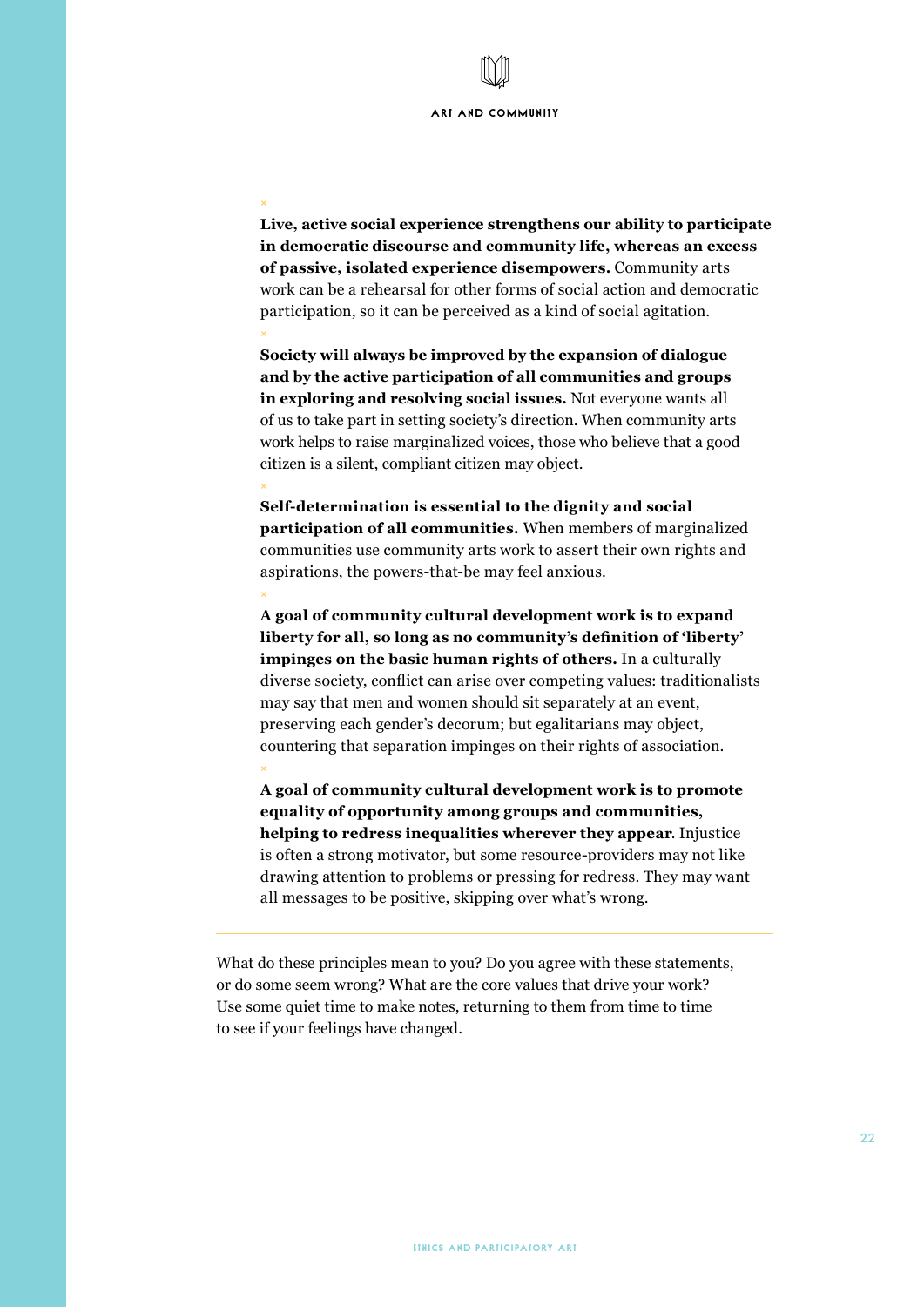### 3.4 Spotting ethical challenges

While all of us are connected, everyone is unique. We see the world through individual lenses shaped by experience, capacity, and belief. Therefore, human beings in community present almost unlimited potential to generate ethical challenges' When a conflict or challenge arises, it isn't a mistake or failure; it's an inevitability. Expect it; embrace it; learn from it. But don't feel you have failed when it happens.

A common pitfall of collaborative work is to carry a fear of making mistakes into a realm that thrives on trial-and-error, which can lead to dismissing signs that shouldn't be ignored. Often, our bodies are more reliable guides than our brains. If you pay attention to your own responses, when you perceive an 'oh-oh' feeling in the pit of your stomach, you will welcome it as an early alert rather than telling yourself it's nothing. The earlier your awareness is engaged in an evolving ethical challenge, the less likely it will escalate into a full-scale drama.

Here are a few common types of ethical challenge that come up in the context of community cultural development practice:

**Freedom of expression**. Probably the most common challenge, this typically arises when an artifact or performance includes content that makes someone uncomfortable. The discomfort can worsen when that someone has significant power to affect a project's fate — a funder, an organization's executive staff or board members, a politician, a media personality, or an advocacy group. How do you balance the legal contract you have with a funder or employer with the unwritten moral contract you have with community members? This is a key question for anyone working in community: to whom are you accountable and how?

**Personal boundaries.** Intimate material often surfaces in community cultural development work. Participants may be asked to share their life stories or their deepest feelings about the way a problem affects them, their families, their communities. The artist who works in community is responsible for ensuring that no one is coerced into a premature or unprotected intimacy, while simultaneously helping to create a respectful climate and caring container for anything that people do choose to share. How do you balance openness and confidentiality? Protection and expression?

**Identity.** Even the nicest people may be surprised to find undigested bits of prejudice clinging to their speech. What happens when one group's vocabulary includes names others find objectionable? What happens when the members of one group adopt a moral code that another perceives as harmful, as when young people brought up to abhor same-sex relationships are involved in a project with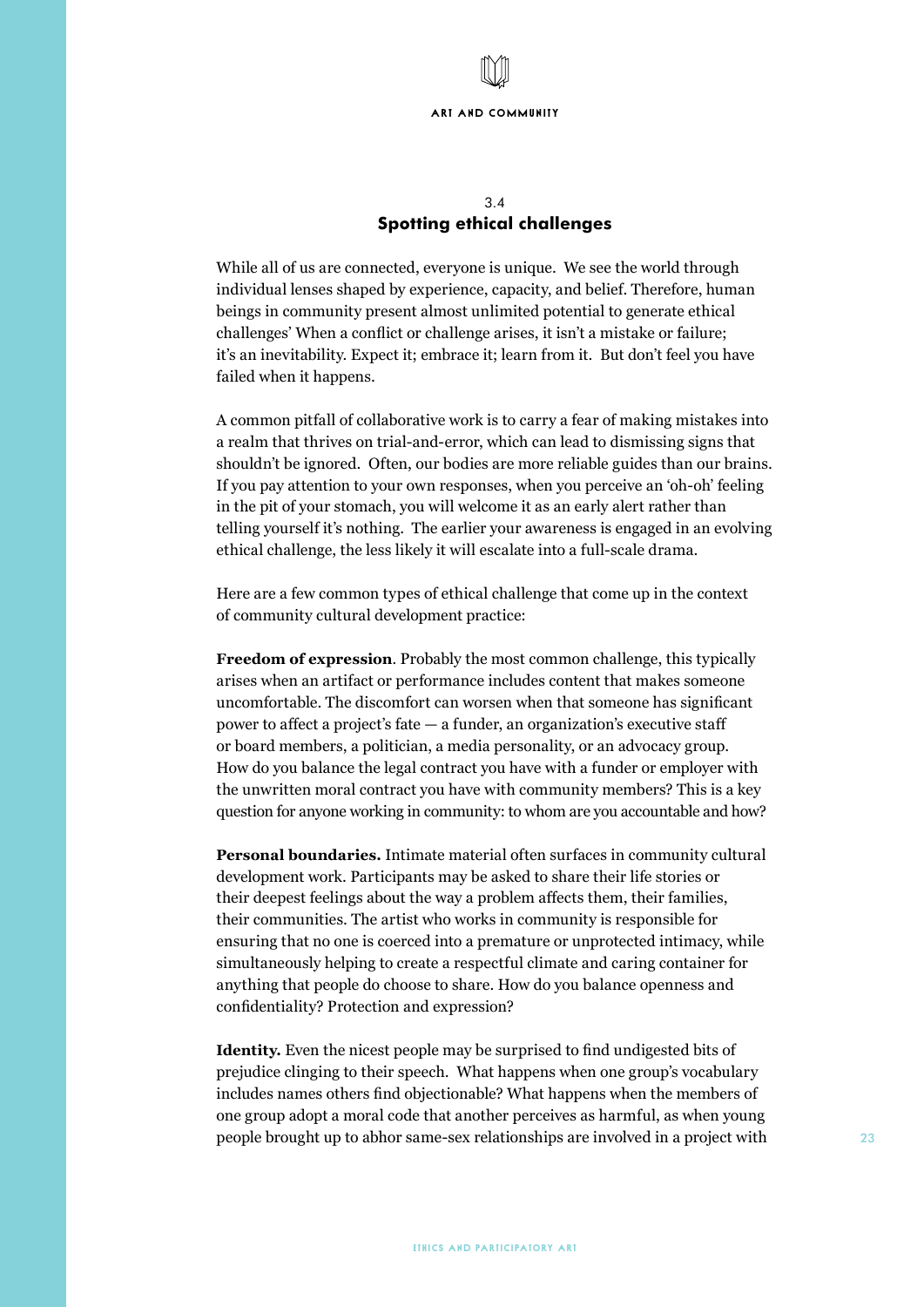gay or lesbian kids? What happens when the members of one group have ideas about how women or children should behave that seem too restrictive to other community members?

**Cultural appropriation.** Appropriation is part of many artforms: hip hop artists sample other musicians' work in their own music; Marcel Duchamp called some of his works 'readymades,' exhibiting a urinal in a gallery as a sculpture, calling it 'Fountain'. The heightened meaning appropriation has taken on is cultural theft. The accusation is frequently made against artists but also entrepreneurs and corporations — who adopt and profit by something emblematic of a culture not their own' Contemporary cultures all borrow and exchange from the past and each other: imagine if only people of African descent were allowed to play jazz, opera was reserved for Italians, and only Jews could bake bagels. But there's a difference between exchange and exploitation, between sharing stories and seizing another's story for profit; the difference is heightened when the culture being exploited has been otherwise marginalized and oppressed. Who has the right to tell your story and how?

**Artist's role.** Where is the line between your own right to creative expression and the imposition on others of your personal ideas or aesthetics? Some artists try to be invisible facilitators, assisting participants without making their subjective influence felt; others see their own training and skill as paramount in shaping a project; still others see the main point as reciprocity, an equality of exchange and sharing. How do you balance these considerations?

## 3.5 Practicing ethics

The next time you learn of an ethical dilemma or challenge in working with a community, take some time to explore it fully. Singly or in a small group, focus in turn on each of these questions, stopping only when you feel satisfied that you understand the issue in a very full way and feel equipped to work with others on it:

### 1

**What is the issue? Who are the parties in conflict?** Describe the issue even-handedly from the perspective of each party, without spinning or favoring any position. Try to describe it such that every person will feel fairly represented (rather than caricatured) by your account of their perspective. What is primary for each party, and what does each party see as secondary or irrelevant?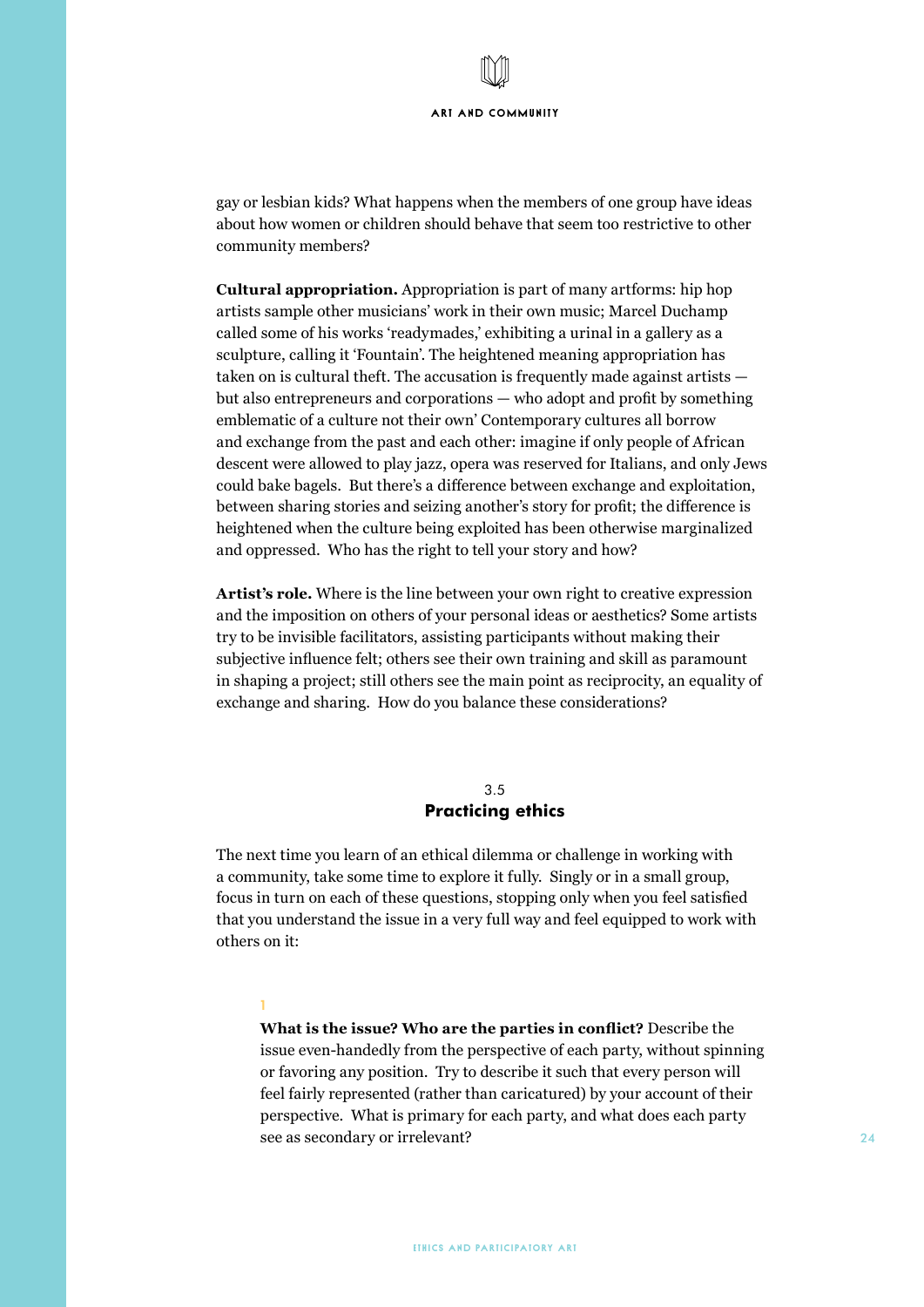2

**How does the issue look through the lens of your own values and commitments?** Do your own feelings lead you to a prefer a particular way of seeing the issue? Is there anything you might be missing because it conflicts with one of your own pet theories or core beliefs? 3

**List any and all observations you can make about the issue, going above and beyond whatever has been said by the parties in conflict.**  Imagine yourself as a visitor from another planet: how does the issue look to your newbie eyes? Does it resemble any other type of situation? What might the people involved be missing? What are their blind spots or biases? Include everything you can think of, even if some of your observations are directly contradictory' Can you see a way to reframe or redefine the issue so it's less polarized? 4

**List all possible resolutions to the situation, whether you like them or not.** Consider the implications of each: how each might affect the community, how each might be perceived by the interested parties, how each feels to you when you try it on for size. 5

**Finally, spend some time devising ways to share all of this information with the people involved.** How can you help ensure that the issues are explored to the fullest in the fairest possible way? This might call on your creative skills: Can you storyboard it? Create a Forum Theatre around it? Create a web dialogue? Call on respected people to represent certain elements of the controversy in a public meeting? Turn it into a spoken-word slam? How can the issue become an opportunity for everyone to learn more, understand each other better, and create the best possible outcome?

Good luck! May you always know who you are, choose your actions with compassion and care, and inspire others to do the same.

<sup>1</sup> Matarasso, F., 2019, A Restless Art, London: Calouste Gulbenkian Foundation, p. 48

<sup>2</sup> Matarasso, F. 1996, *Defining Values, Evaluating Arts Programmes*, Stroud: Comedia, p. 24

<sup>3</sup> https://www.banlieuesbleues.org

<sup>4</sup> Varoufakis, Y., 2017, *Talking to My Daughter, A Brief History of Capitalism*, Random House, p. 28

<sup>5</sup> https://regularmarvels.com/completed/

<sup>6</sup> https://www.traction-project.eu

<sup>7</sup> https://helenkara.com

<sup>8</sup> https://docs.google.com/document/d/1fiMx4BWWQ-stUAPVO4pwqU6iQhhbIqzgLx7cB6E1FrY/edit#!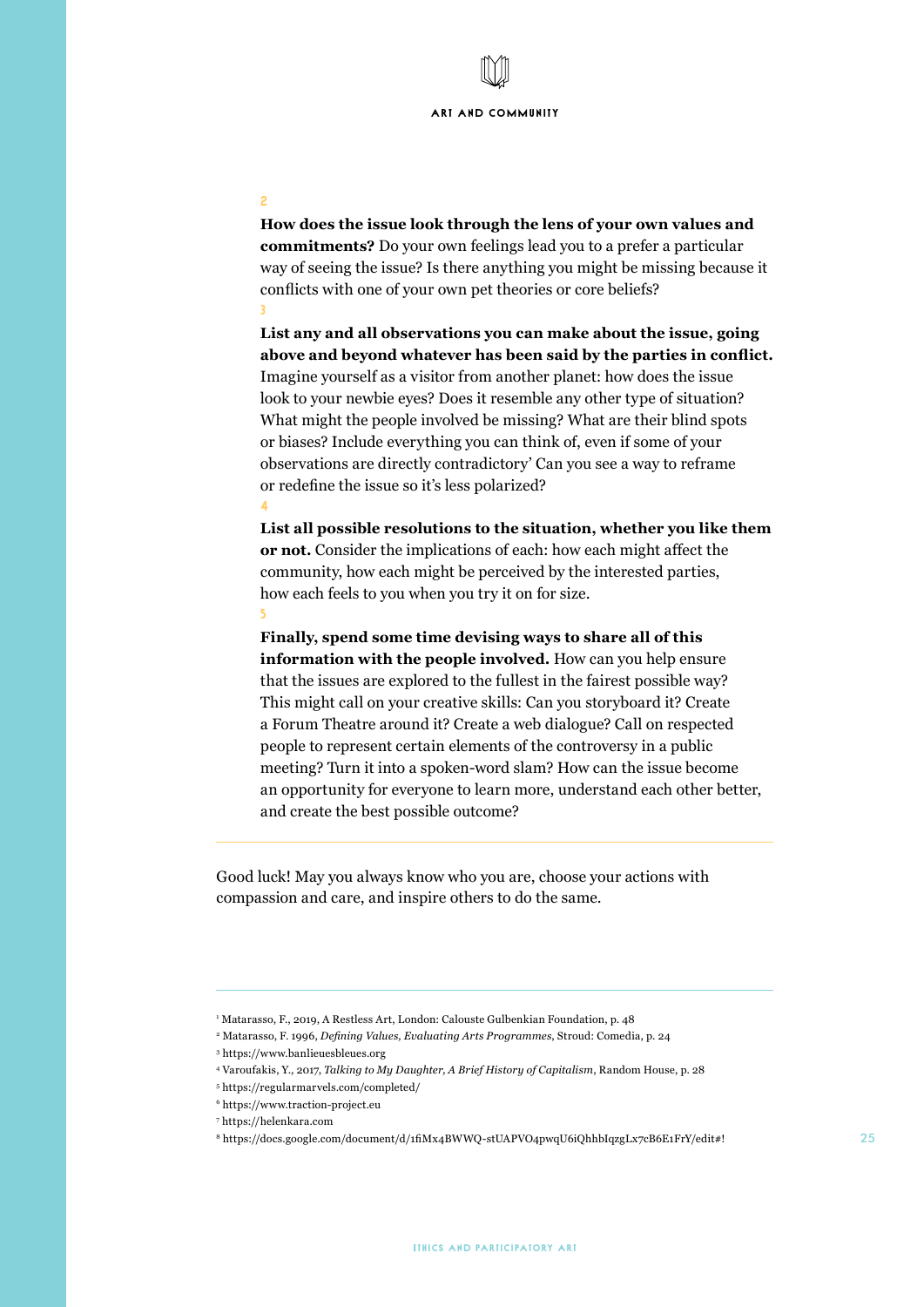# Biographies

### ARLENE GOLDBARD

Arlene Goldbard is a New Mexico-based writer, speaker, consultant, cultural activist, and visual artist whose focus is the intersection of culture, politics and spirituality. Her books include *The Wave*, *The Culture of Possibility: Art, Artists & The Future*; *New Creative Community: The Art of Cultural Development*, *Community*, *Culture and Globalization*, *Crossroads: Reflections on the Politics of Culture*, and *Clarity*. Her essays have been widely published. She has addressed academic and community audiences in the U.S. and Europe and provided advice to community-based organizations, independent media groups, institutions of higher education, and public and private funders and policymakers. From 2012 to 2019, she served as Chief Policy Wonk of the [USDAC](https://usdac.us/). From 2008-2019, she served as President of the Board of Directors of The Shalom Center. [www.arlenegoldbard.com](http://www.arlenegoldbard.com)

### Francois Matarasso

Francois Matarasso (b. 1958) is a community artist whose work embraces creative projects, research and writing. His previous books on participatory art include *Regular Marvels* (1994), *Use or Ornament?* (1997), *Where We Dream Dream* (2012) and *A Restless Art* (2019) published by the Calouste Gulbenkian Foundation in English and Portuguese editions. He lives in France nowadays and has experience of work in many European countries. [www.parliamentofdreams.com](https://parliamentofdreams.com/)

Francois and Arlene have never met in person, but they have long been familiar with each other's work and began working together online in 2019, hosting dialogues and creating publications on the ethics of participatory arts practice, the potential for public service employment such as the 1930s WPA in the United States, and other subjects related to community arts and cultural democracy. They began producing their podcast, "A Culture of Possibility," in January 2021. Listen at [miaaw.net](https://miaaw.net/) or on [iTunes.](https://podcasts.apple.com/us/podcast/miaaw-net/id1453675276)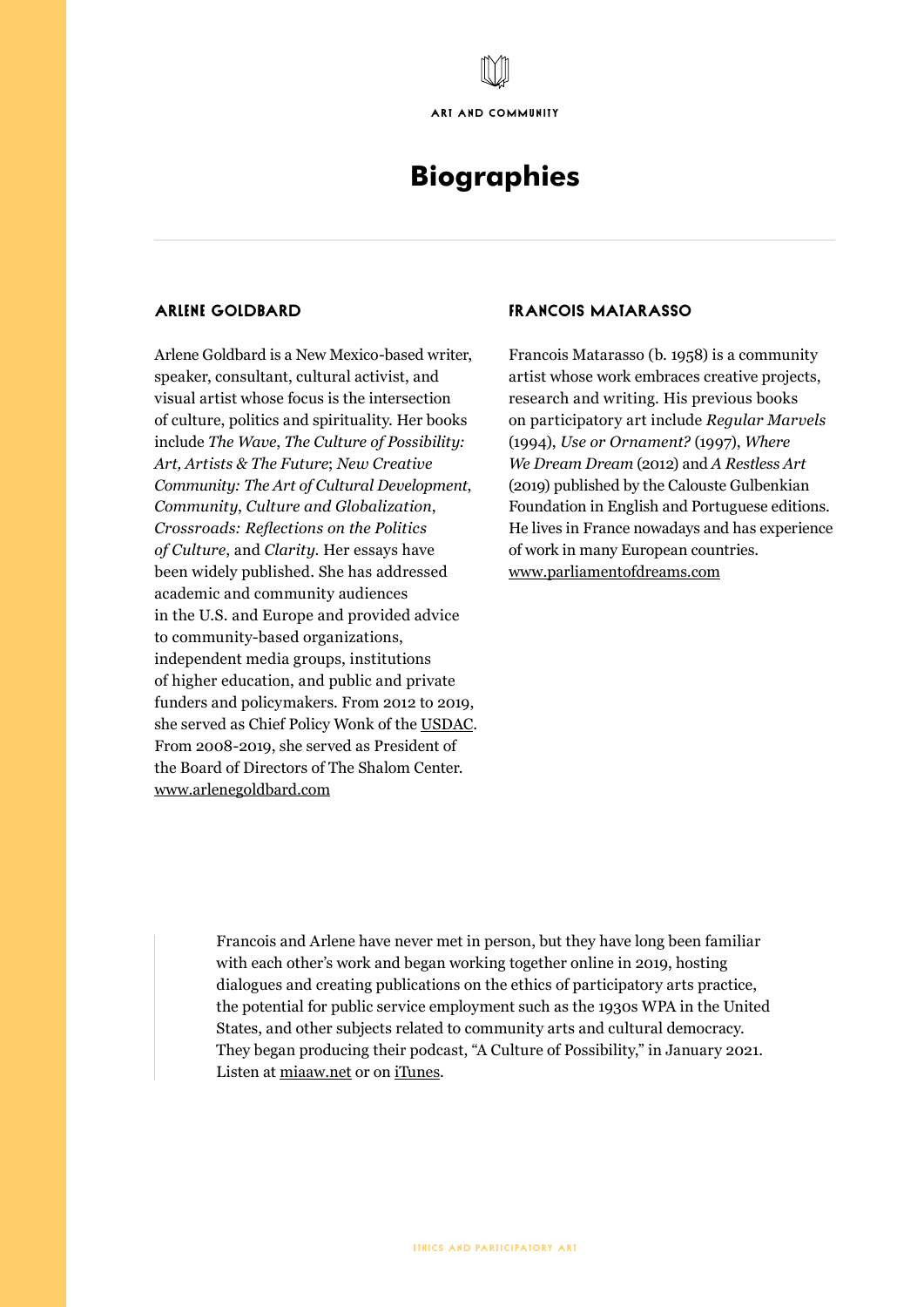

# Art and Community **NOTEBOOKS**

The Calouste Gulbenkian Foundation's main purpose is to contribute to the creation of a cohesive society that offers equal opportunities and promotes the well-being and quality of life of vulnerable groups. In order to do so, the Foundation has been working for over a decade to demonstrate the importance of art — setting up co-creation processes that encourage an active participation by everyone — as a privileged channel to foster change and social transformation.

In 2013, with the launch of the PARTIS initiative, this plan gained a broader visibility, which was in turn increased in 2020 with the launch of the PARTIS & Art for Change initiative, a joint collaboration with "la Caixa" Foundation, which boosted the work both foundations have been undertaking in this field for many years when it comes to supporting artistic projects with a social impact.

By launching these initiatives, the Foundation aims to highlight the civic role arts and culture play in Portugal. Democratizing access and opening up participation to everyone are key elements to building more sustainable, cohesive and just communities.

The *Art and Community Notebooks* intend to share considerations and learnings stemming from the PARTIS and PARTIS & Art for Change initiatives with everyone committed to broadening the horizon of art, renewing hope in the future we have in common.



### Gulbenkian Sustainable Development Programme

DIRICIOR Luís de Melo Jerónimo PARTIS managers Hugo de Seabra, Narcisa Costa

### Notebook N. 01 Ethics and Participatory Art

Authors Arlene Goldbard and François Matarasso Editorial production Narcisa Costa, Clara Vilar Design Andreia Constantino